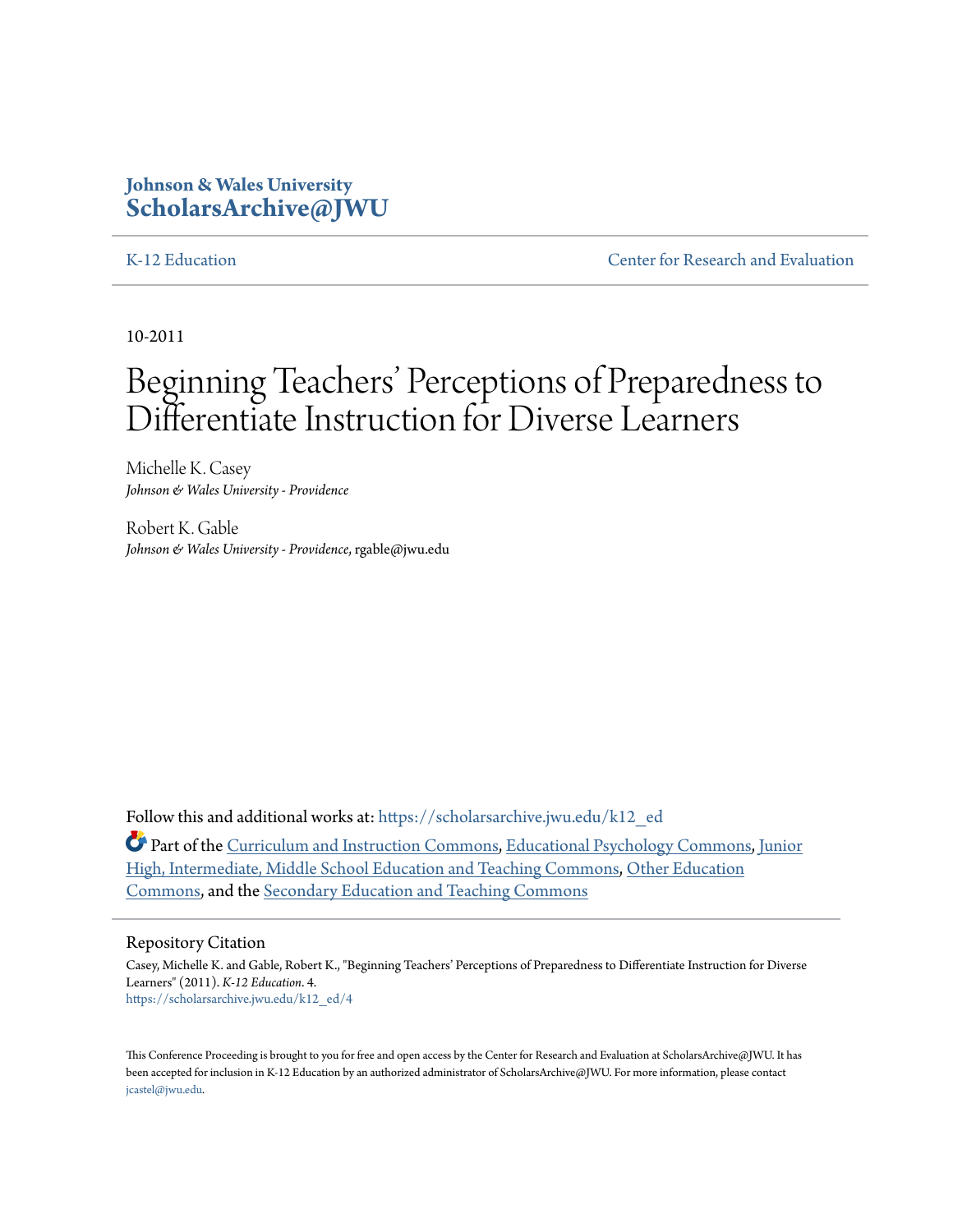# **Beginning Teachers' Perceptions of Preparedness to Differentiate Instruction for Diverse Learners <sup>1</sup>**

**Michelle K. Casey Educational Leadership Doctoral Program Johnson & Wales University**

**Robert K. Gable Educational Leadership Doctoral Program Center for Research & Evaluation The Allen Shawn Feinstein Graduate School Johnson & Wales University**

**<sup>1</sup>Paper presented at the 43rd annual meeting of the Northeastern Educational Research Association, October 19, 2011, Rocky Hill, CT.** 

**\_\_\_\_\_\_\_\_\_\_\_\_\_\_\_\_\_\_\_\_\_\_\_\_\_\_\_\_\_\_\_\_\_\_\_\_\_\_\_\_\_\_\_\_\_\_\_\_\_\_\_\_\_\_\_\_\_\_\_\_\_\_\_**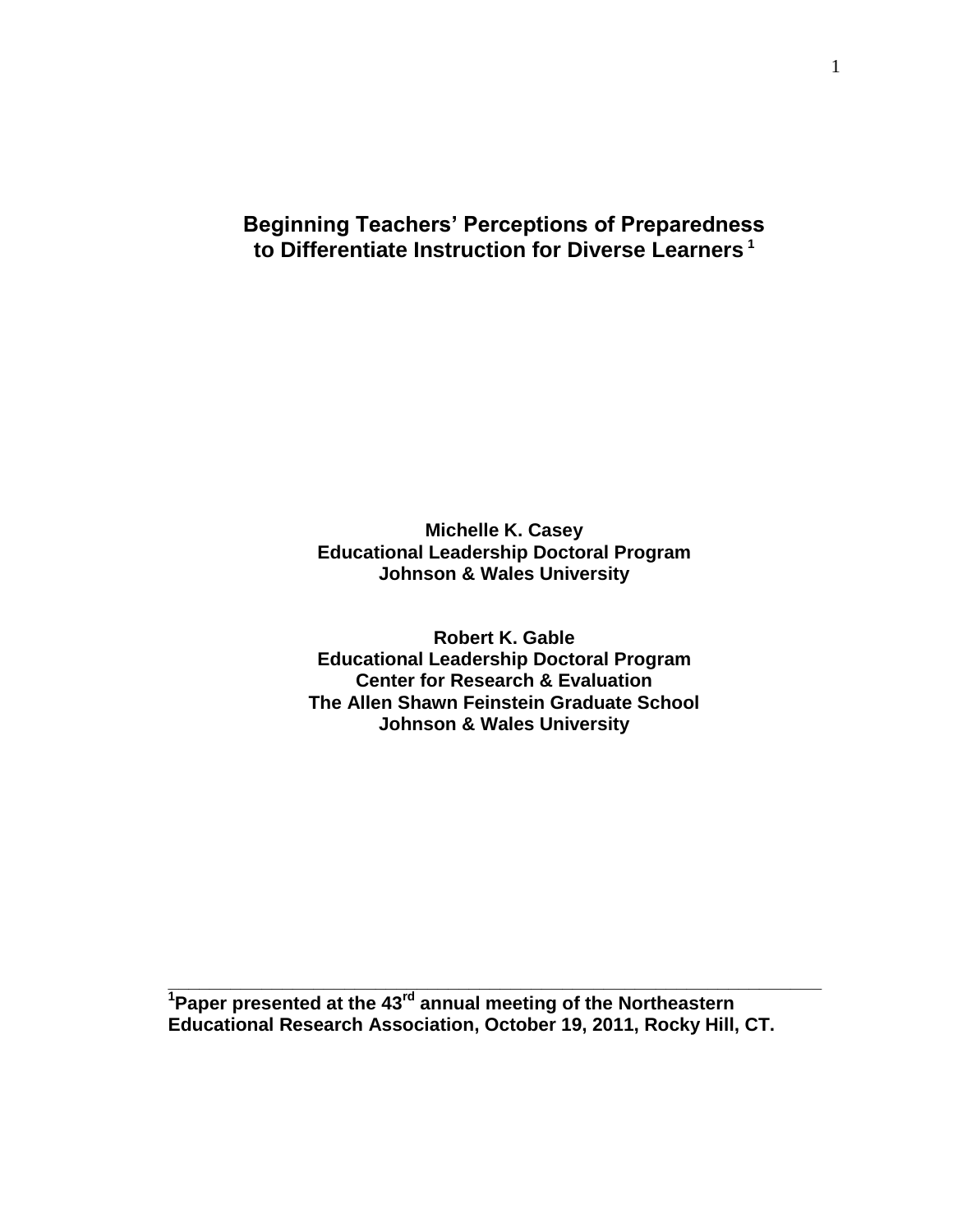# **Abstract**

 A two-phase, sequential mixed-methods design was used to assess perceptions of Preparedness (28 items, alpha = .96) to differentiate instruction for *N* = 36 graduates from one MAT teacher preparation program. Data were analyzed using descriptive statistics, one-way ANOVA and t-test procedures. A focus group with *N* = 10 purposively selected 2010 graduates and interviews with  $N = 2$  graduates each from the 2008 and 2009 classes, and  $N = 2$  faculty were conducted. The following areas presented challenges to teachers when attempting differentiation: pre-existing ideas of how to teach which contradict differentiation, misinformation regarding differentiation, and classroom management skills. This resulted in the unintentional implementation of surfacelevel differentiation, rather than deep-structure differentiation (Brighton, Hertberg, Moon, Tomlinson, & Callahan, 2005).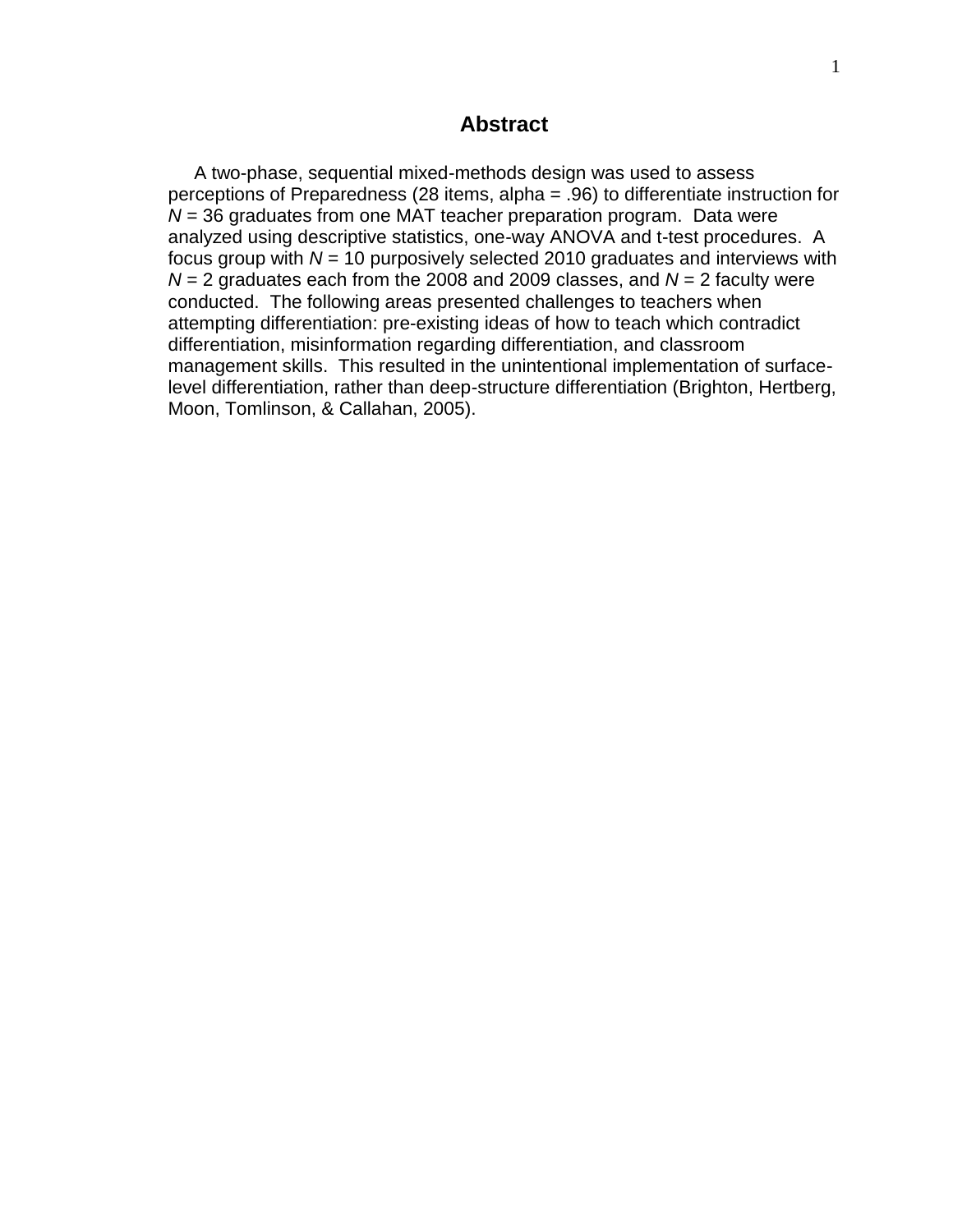# **Beginning Teachers' Perceptions of Preparedness to Differentiate Instruction for Diverse Learners**

#### **Purpose**

 The purpose of this research was to investigate the degree to which beginning teachers perceived their teacher education program had prepared them to work with groups of students of diverse race, culture, and learning needs within one classroom. The literature illustrates the current trend toward the increasing diversity among schoolchildren, but also shows that teachers are ill-equipped to handle such learner variance (Schlechty, 2009; Tomlinson, Brighton, Hertberg, Callahan, Moon, Brimijoin, Conover, & Reynolds, 2003).

 Differentiated Instruction is a teaching philosophy based on current brain research, learning styles and types of intelligence, the influence of culture and gender on how we learn, motivation, and how people construct meaning (Heacox, 2009; Tomlinson, 2000a; Wormeli, 2006). Teachers who differentiate instruction proactively plan varied approaches to what students need to learn, how they will learn it, and how they will show what they have learned in order to increase the likelihood that each student will efficiently learn as much as he or she can (Tomlinson, 2003).

 Although the needs and benefits for teachers to differentiate instruction are high, Tomlinson claims that many teacher education programs are not preparing future teachers for the inevitable increase in academic and cultural diversity among students, seldom giving instruction in how to differentiate (Holloway, 2000; Tomlinson & Allen, 2000). It is important to assess levels of teacher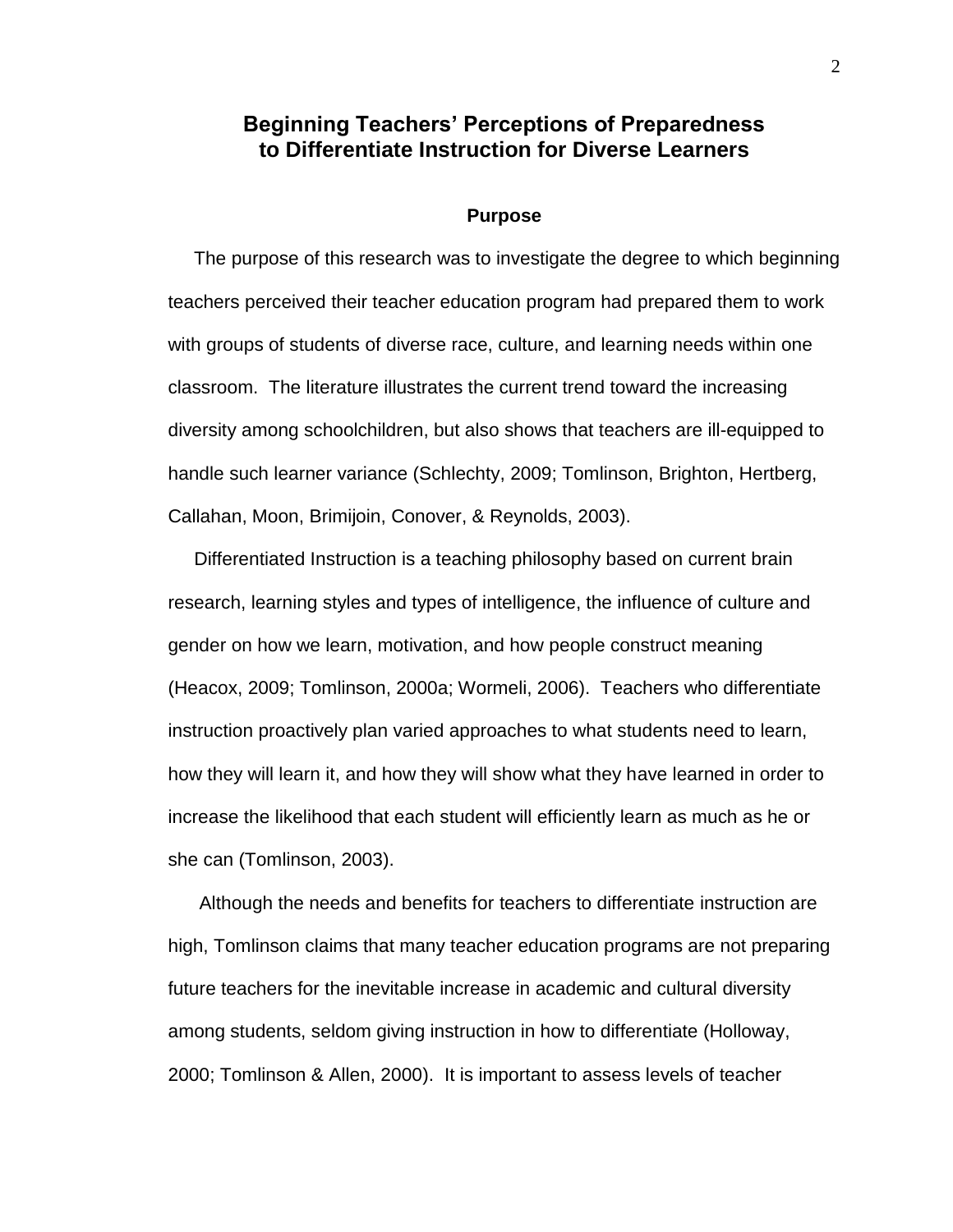preparedness for implementing differentiated instruction strategies to the diverse groups of students with whom they will be expected to teach.

# **Theoretical Framework**

#### **Failure to Consider Student Needs**

 Despite the fact that academic and cultural diversity has increased in the US and is expected to increase further, traditional school structures, pressures of content coverage for standardized tests and limited budgets for staff development all serve as barriers to true differentiation for students (Erickson, 2008). Sarason (1990) believes that students are calling for a different way to learn since the "…one-size-fits-all delivery system-which mandates that everyone learn the same thing at the same time, no matter what their individual needs has failed them" (p. 114-115; Tomlinson & Allen, 2000). Wagner agrees that the US system of public education, which was created in a different century for different needs, is now obsolete. The implementation of No Child Left Behind (NCLB) is putting children even further behind in their acquisition of the new "survival skills" for learning, work, and citizenship (Schlechty, 2009; Wagner, 2008). Without these new skills, which are not being taught nor tested in the best schools, children are "at an increased risk of not being able to get and keep a good job, grow as learners, or make positive contributions to their community" (Wagner, 2008, p. 14). Wagner offers the following core set of survival skills that are the "new basic skills" for success in the 21<sup>st</sup> Century: Critical Thinking and Problem Solving, Collaboration Across Networks and Leading by Influence, Agility and Adaptability, Initiative and Entrepreneurialism, Effective Oral and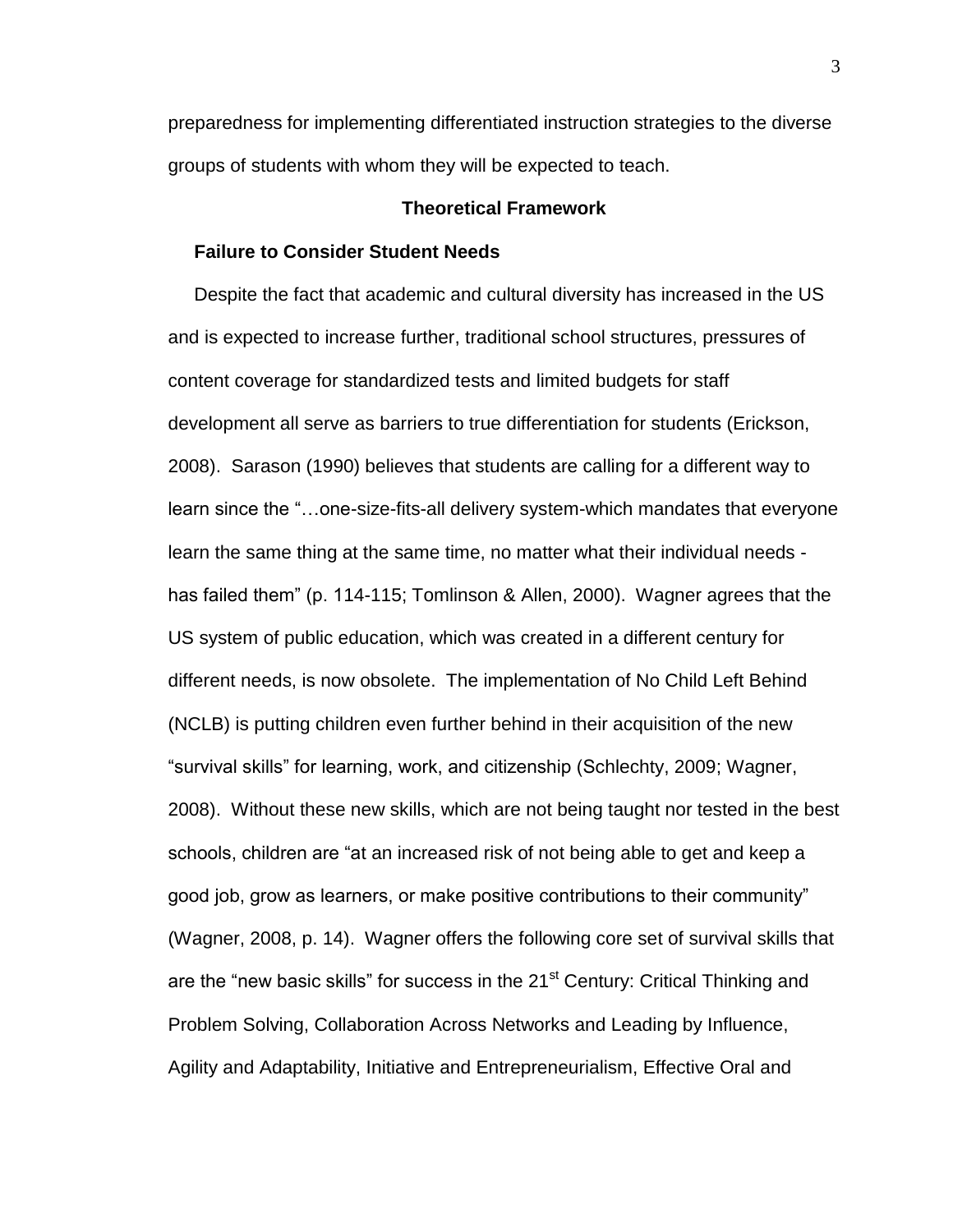Written Communication, Accessing and Analyzing Information, and Curiosity and Imagination (2008, p. 14-38). Research shows that the most essential skill for learning, work, and citizenship in the twenty-first century will require our students to know how to think (Schlechty, 2009; Wagner, 2008). However, Wagner laments the fact that these skills and this kind of knowledge are rarely taught in schools today. Educators need to shift their focus from the acquisition of facts and skills, to the meaning and transfer of those skills (Sergiovanni, 2000; Wiggins & McTighe, 2008). Wiggins and McTighe (2008) recommend that school curricula reflect a central mission of learning for understanding. Although criticalthinking skills have become essential competencies for life in the twenty-first century, our schools, which were never designed to teach every student how to think, have remained unchanged (Robinson, 2009; Schlechty, 2009; Sergiovanni, 2000; Wagner, 2008). Mehlinger (1995) believes that "to customize schooling for individual learners, rather than mass produce students who have been taught the same thing in the same way in the same amount of time…is not a superficial change; it is a deep cultural change" (p. 154; Tomlinson et al., 2003).

#### **Differentiated Instruction**

 Tomlinson and Allen (2000) define *differentiation* "as a teacher's reacting responsively to a learner's needs" (p. 4). Attending to learner variance not only makes sense, but it is based on current brain research, learning styles and types of intelligence, the influence of culture and gender on how we learn, motivation, and how people construct meaning (Heacox, 2009; Tomlinson & Allen; Wormeli, 2006). Many experts agree that students are more successful in school and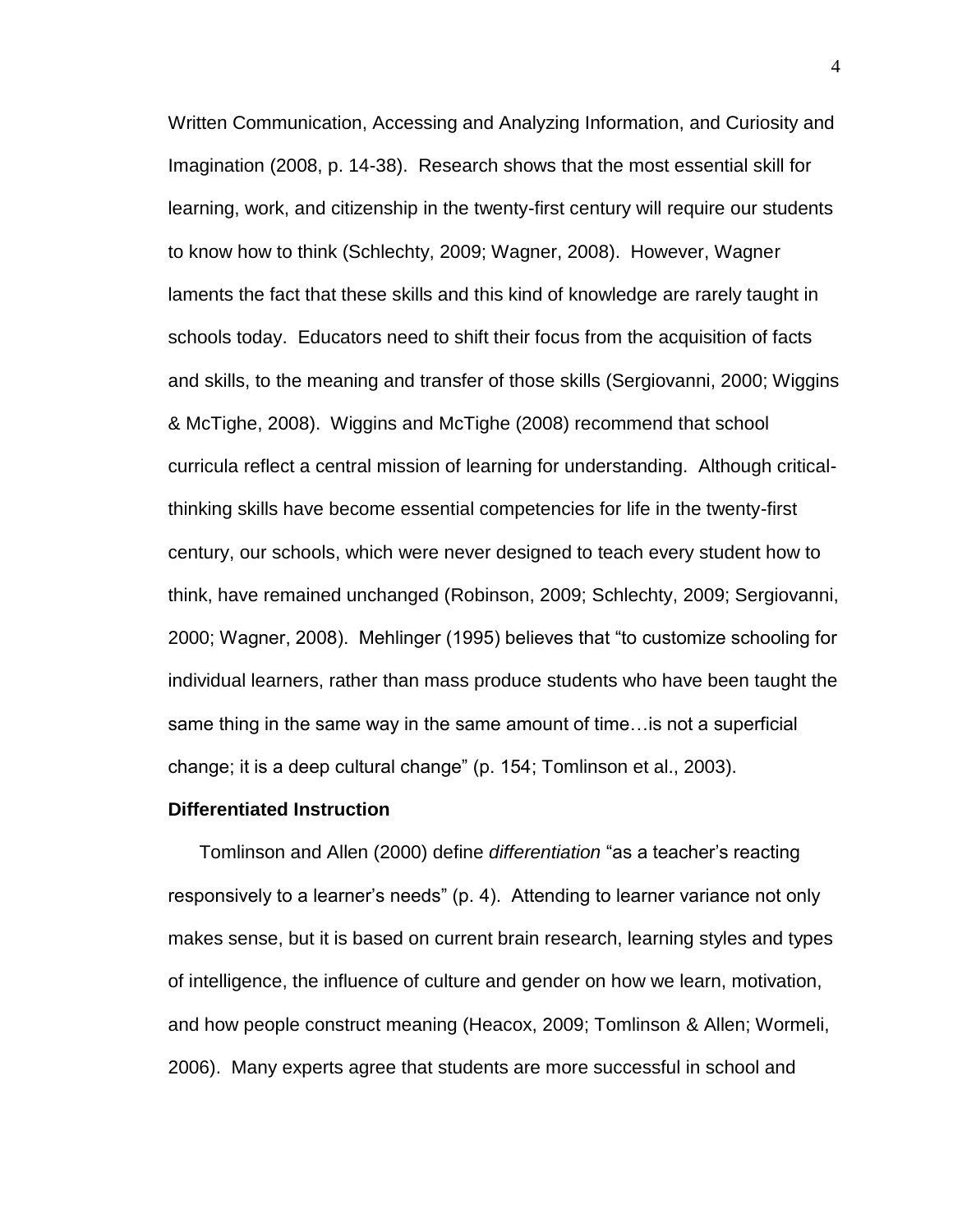more engaged in their learning if their instruction is responsive to their readiness levels, interests, and learning profiles (Csikszentmihalyi, 1990; Sternberg, Torff & Grigorenko, 1998; Vygotsky, 1986). According to Edwards, Carr, and Siegel (2006), effective teachers consider their students' unique academic needs, talents, interests, and learning styles in planning, teaching, and assessing lessons. The more teachers learn about their students, the more they are able to design effective experiences that elicit real learning (Edwards, Carr, & Siegel, 2006). Differentiated instruction enables teachers to create lessons that begin where the students are (Edwards, Carr, & Siegel, 2006). Other features of this approach include the engagement of students through varying modalities, the student's competition with self, flexibility, student-centered lessons with multiple approaches, reliance on qualitative research, and a proactive attitude (Edwards, Carr, & Siegel). The following indicators of the current state of education make a strong case for the need and benefits of adopting differentiated instruction (Heacox, 2009; Tomlinson, 2005):

- $\bullet$ The United States is becoming a nation of racial and ethnic minorities, forcing teachers to consider the student's language, economic status, background experience, and world view.
- $\bullet$ Most districts now include students receiving special education services and gifted services within the general education classroom.
- Tracking students by ability has proven to lower expectations for all students.
- Tracking reinforces the achievement gap that exists between Caucasian students and many minority groups.
- It is questionable whether pull-out programs succeed in raising achievement levels of its students.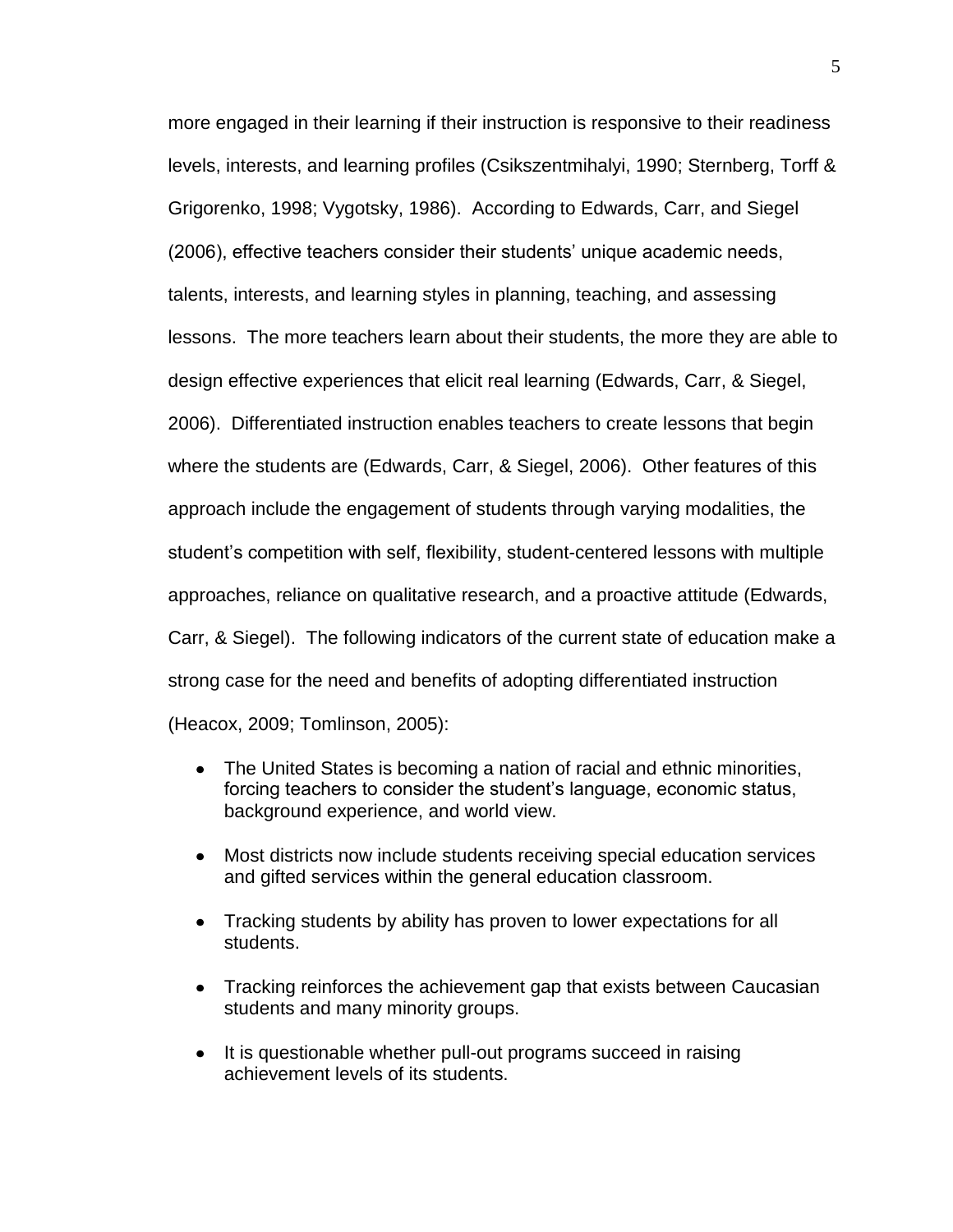According to Kelly (2001), an essential characteristic of best practice teaching is the ability to understand how to create curriculum and deliver instruction that is differentiated for a wide range of learners and learning styles. Similarly, Gardner (2004) advocates for *understanding* to be the primary goal of the American educational system. Cognitive research documents the fact that students "possess different kinds of minds and therefore learn, remember, perform, and understand in different ways" (Gardner, 2004, p. 11). Gardner's (2006) multiple intelligences theory posits that students come to know the world through the following seven intelligences: language, logical-mathematical analysis, spatial representation, musical thinking, bodily-kinesthetic, interpersonal, and intrapersonal. Since students perform best when they are taught to their strengths, Gardner believes that "…the insistence on having twenty to fifty students in a classroom seated at desks while the teacher lectures, and moving arbitrarily from one subject to another at preordained timed intervals, makes the achievement of an education for understanding virtually impossible" (2006, p. 134). In an attempt to address this issue, Tomlinson, and Allen (2000) strongly advocate for differentiation to be a focus of school change.

 Today's classrooms are more diverse than ever, but are ill-equipped to deal with the wide range of student needs (Schlechty, 2009; Tomlinson et al., 2003). It is common for one classroom to include students with various learning disabilities, highly advanced learners, students whose first language is not English, students who underachieve, students with diverse cultural and economic backgrounds, students of both genders, students with varying interests and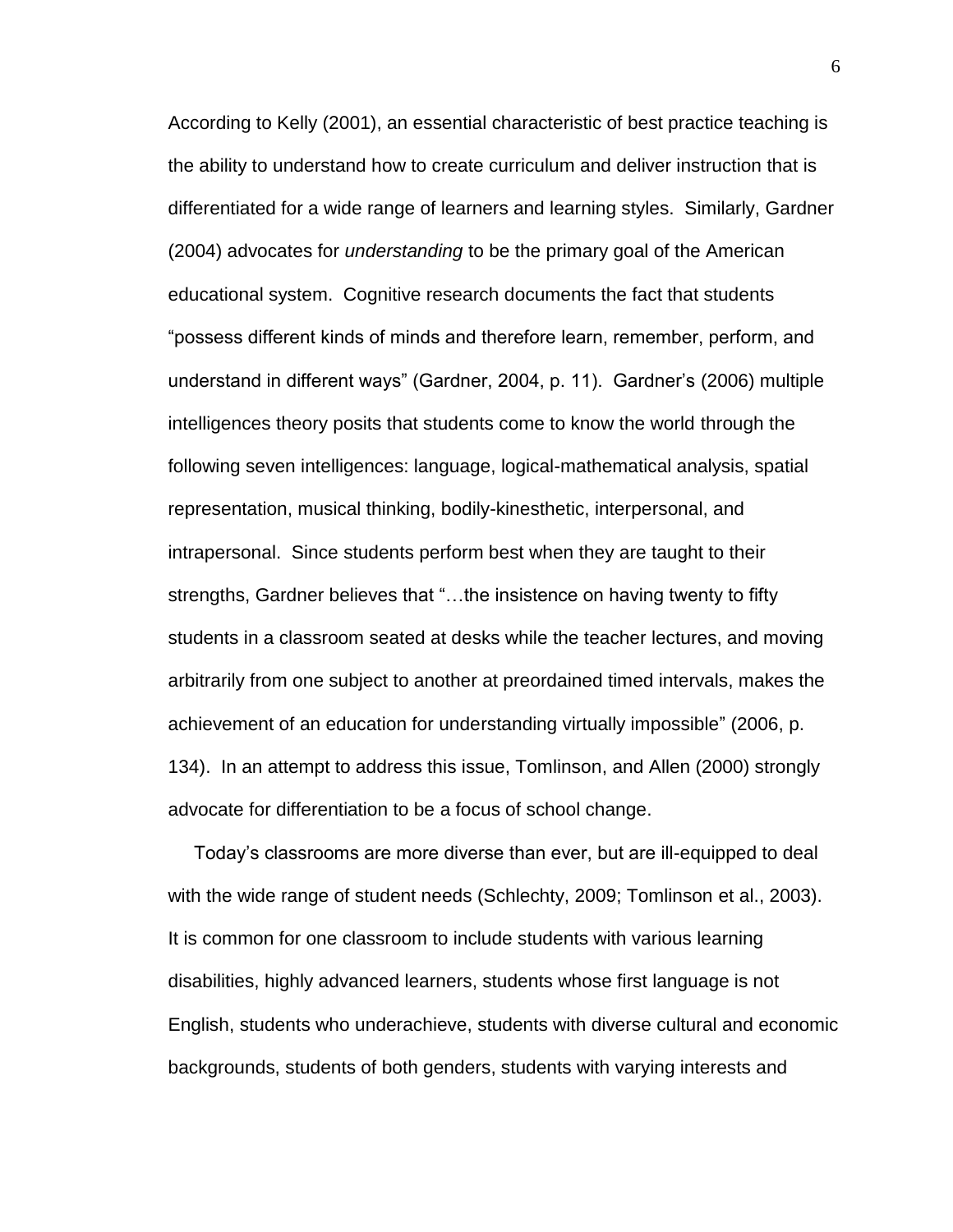preferred modes of learning, and motivated and unmotivated students. By the year 2035, students of color will be in the majority in our schools, cultural diversity will continue to expand, and half of all children will live in single parent homes (Tomlinson et al.). These demographic realities, in conjunction with an emphasis on the elimination of tracking, inclusion of students with disabilities, and the intent to reduce segregation of gifted and remedial students, will add to teachers being held responsible for addressing learner variance within the classroom (Schlechty, 2009; Sergiovanni, 2000; Tomlinson et al.; Valli & Buese, 2007). Since learning experiences for teachers have focused primarily on improvement rather than personal growth and exploration of new ideas, cutting edge developments, or new pedagogies, few teachers are prepared to make significant changes in pedagogy.

#### **Methodology**

 This study examined the degree to which beginning teachers felt their teacher education program prepared them to differentiate instruction. Beginning teacher perceptions of differentiating instruction and their preparedness to differentiate were explored through the following research questions;

- 1. To what extent do beginning teachers feel their teacher education program has prepared them to differentiate instruction among diverse groups of students?
- 2. Are there differences among beginning teachers' perceptions of their preparation to differentiate instruction among diverse groups of students with respect to the number of years since graduation from their teacher preparation program?
- 3. Are there differences between beginning teachers' perceptions of their preparation to differentiate instruction among diverse groups of students with respect to the number of certifications held?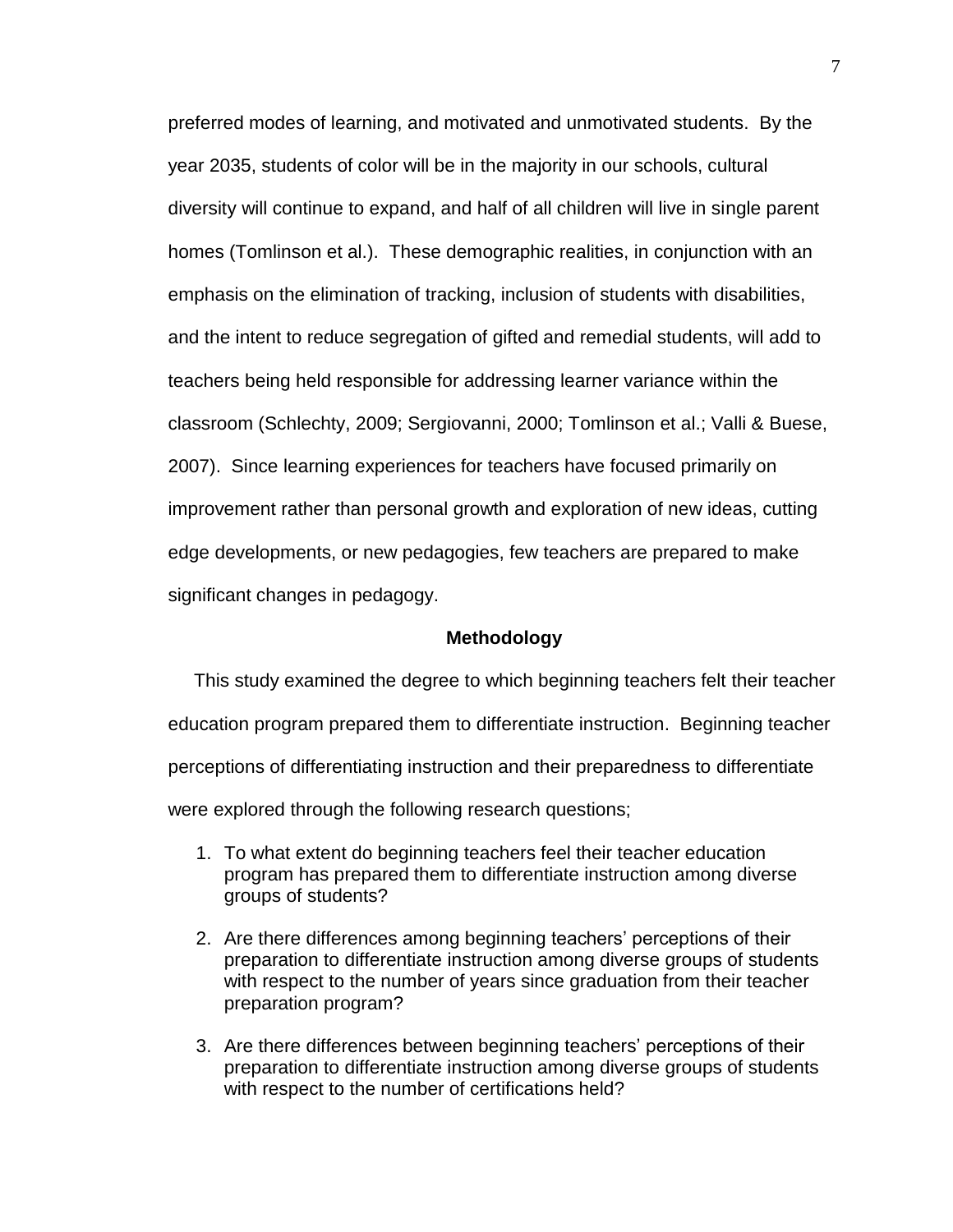4. What are beginning teachers' perceptions of differentiated instruction?

# **Instrumentation/Data Collection**

Perceptions of Preparedness were assessed using 28 items from the *Survey of Beginning Teachers' Perceived Preparedness and Efficacy for Differentiating Instruction*, Zoomerang survey for *N* = 36 graduates from one MAT teacher preparation program. A focus group with *N* = 10 purposively selected 2010 graduates and interviews with *N* = 2 graduates each from the 2008 and 2009 classes, and  $N = 2$  faculty were conducted.

Table 1

*Cronbach's Alpha Reliability for the Data from the Survey of Beginning Teachers' Perceived Preparedness for Differentiating Instruction*

| <b>Dimension</b> | Number<br>of Items | Alpha Reliability á |
|------------------|--------------------|---------------------|
| Preparedness     | 28                 | .96                 |

Table 1 lists the alpha internal consistency reliability for the Preparedness dimension data which yielded an acceptable coefficient of .96.

#### **Data Analysis**

 Descriptive statistics, one-way ANOVAs, and *t*-tests were used to examine research questions 1, 2, and 3. Research question 4 was analyzed using qualitative focus group and interview data. Document analysis served to triangulate the data and facilitate a more thorough understanding of the findings.

# **Limitations/Delimitations**

This study exhibited limitations, including a low response rate from the sample and the possibility of respondents producing socially desirable responses. The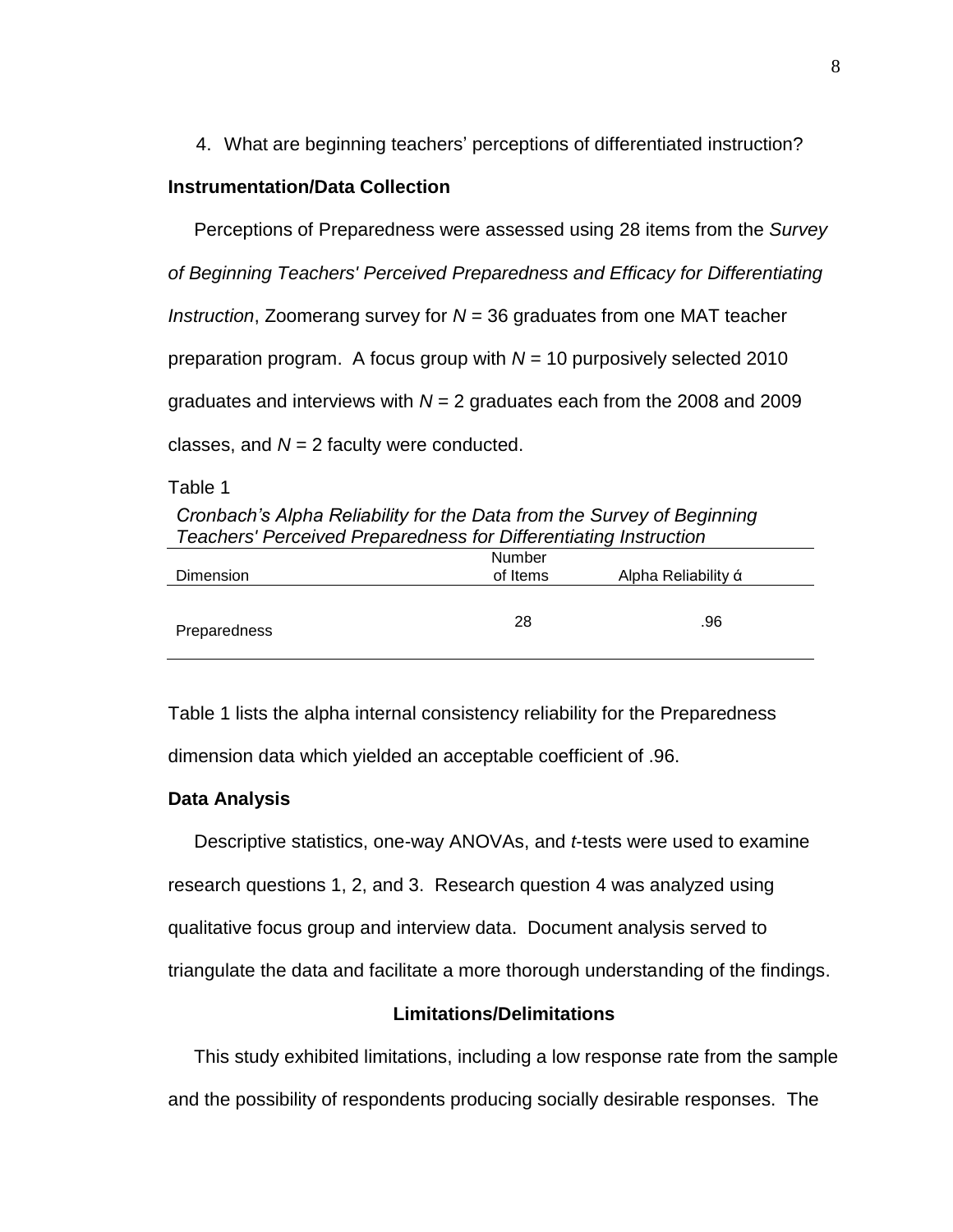purposive sample utilized study could limit the ability to generalize findings to the larger population, since it draws a small number of participants from a relatively homogenous demographic. Several other sources of error can be attributed to situational factors. Factors such as participant mood, fatigue or motivation could lead to inaccurate responses. A variation in administration procedures such as different environments, different timeframe, differences in technological skill, unclear instructions, and errors in scoring the responses all could have threatened the validity of the study (Creswell, 2009; Gable & Wolf, 1993). Issues of social desirability and anonymity were addressed by assuring the participants that their responses to the scale were anonymous.

 Qualitative data reliability was achieved through the following procedures: The researchers checked the transcripts from the focus groups for obvious errors, a codebook was maintained to prevent shifts in the definition and meaning of the codes during the process of coding, and inter-coder agreement was used to cross-check the accuracy of the codes. The researchers ensured that the consistency of the coding was in agreement at least 80% of the time (Creswell, 2009). Trustworthiness, authenticity, and credibility of the data were achieved through the uses of multiple validity strategies. The researchers triangulated the data from the focus group, interviews, open-ended questions, and document analysis to establish themes. Accuracy of the findings was corroborated through member-checking and peer-debriefing and findings were conveyed through the use of rich, thick descriptions. We clearly defined and controlled for any existing bias by conducting an external audit through a "disinterested expert" and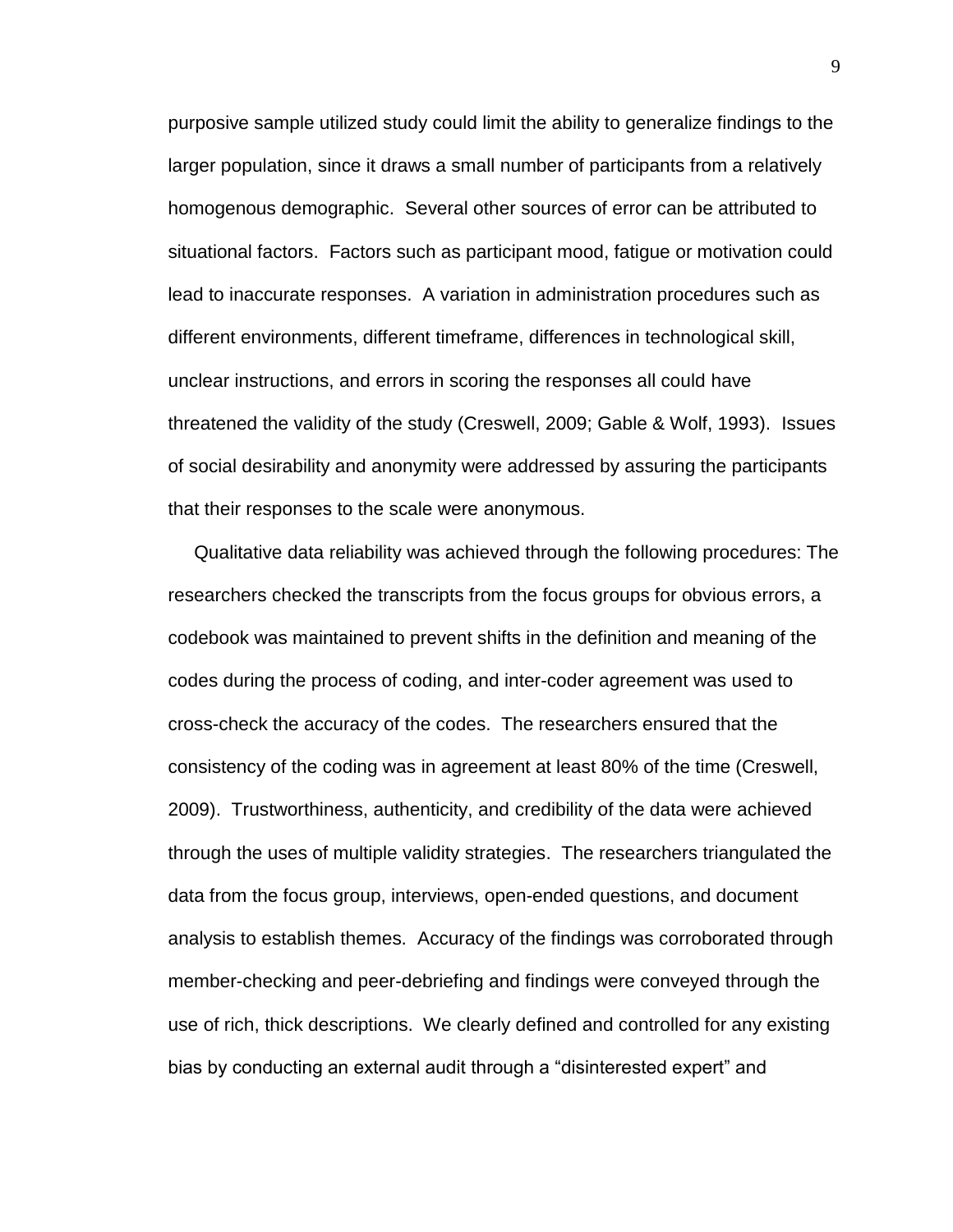selecting a neutral party to serve as the focus group moderator (Krueger & Casey, 2000; Patton, 2002, p. 562). Although the intent of the qualitative data was not to generalize the findings to other teacher preparation programs, this type of generalization could occur if additional programs are studied and findings are generalized.

#### **Results/Discussion**

#### **Research Question 1**

A total of *N* = 30 beginning teachers responded to the 28 survey items on a 5 point Likert-type response scale, rated from "Poorly Prepared" to "Very well prepared". Scores were ranked according to mean and ranged from a low of 3.21 (*SD =* 1.21) to a high of 4.21 (*SD =* .73). It should be noted that mean ratings for preparedness to differentiate instruction approached the "Well Prepared" to "Very Well Prepared" range. Table 2 contains the differentiation strategies that participants felt the least prepared ("Undecided" to "Prepared") and most prepared (Well Prepared" to "Very Well Prepared") to execute within their classrooms.

 Items with the lowest means, shown at the top of Table 2, were preparedness to use compacting (*M* = 3.21), to use learning contracts (*M* = 3.41), to incorporate higher level thinking tasks (*M* = 3.52),to use independent study (*M* = 3.52), to use high level cooperative strategies (*M* = 3.52), and to arrange tasks along the continuum of the equalizer (*M* = 3.59). The highest means, shown at the end of Table 2, were found for preparedness to use varied resources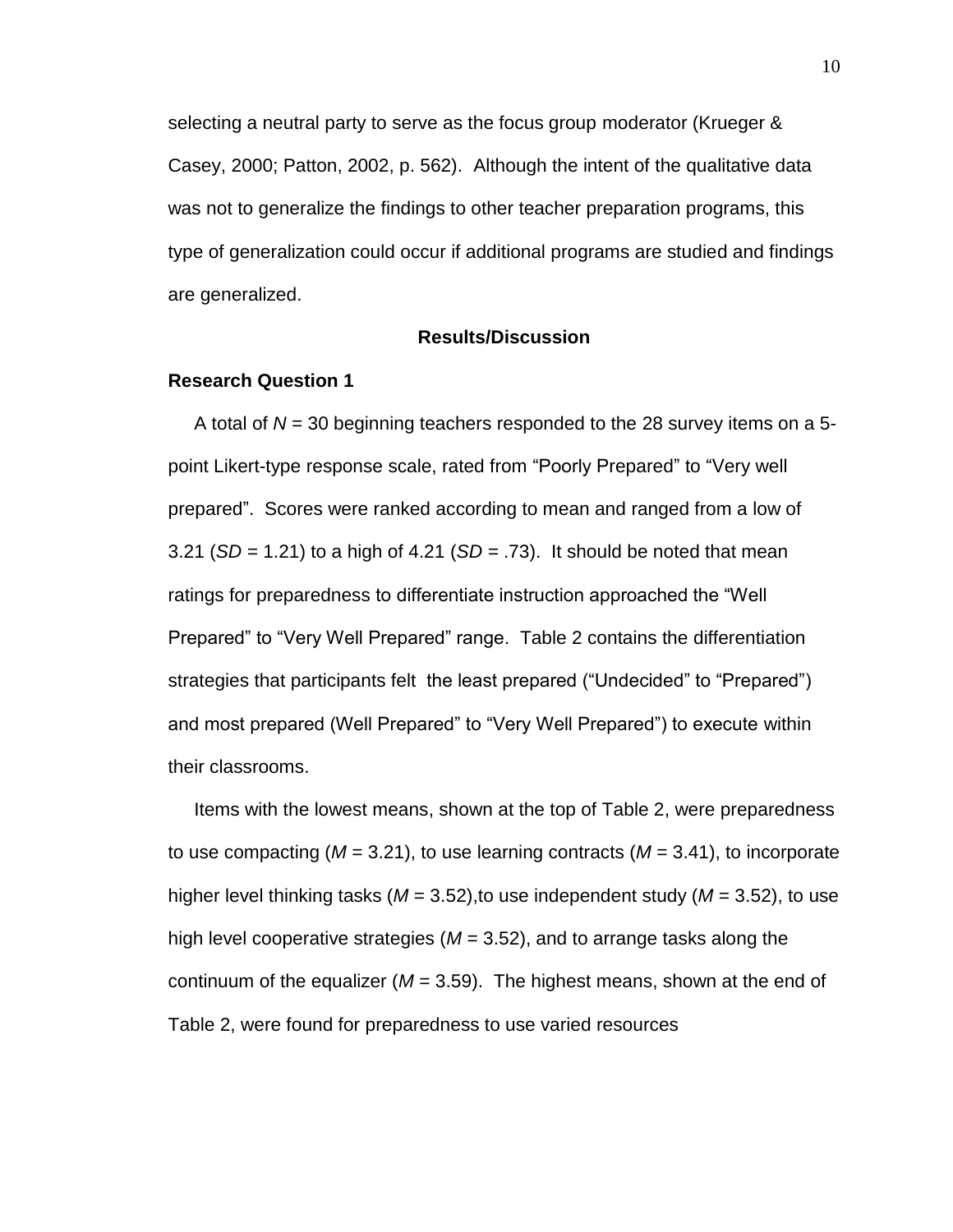$(M = 4.07)$ , to use a variety of materials  $(M = 4.10)$ , to assess where students are  $(M = 4.14)$ , to use support mechanisms  $(M = 4.17)$ , to accommodate diversity  $(M = 4.17)$ , and to use formative and summative evaluations  $(M = 4.21)$ .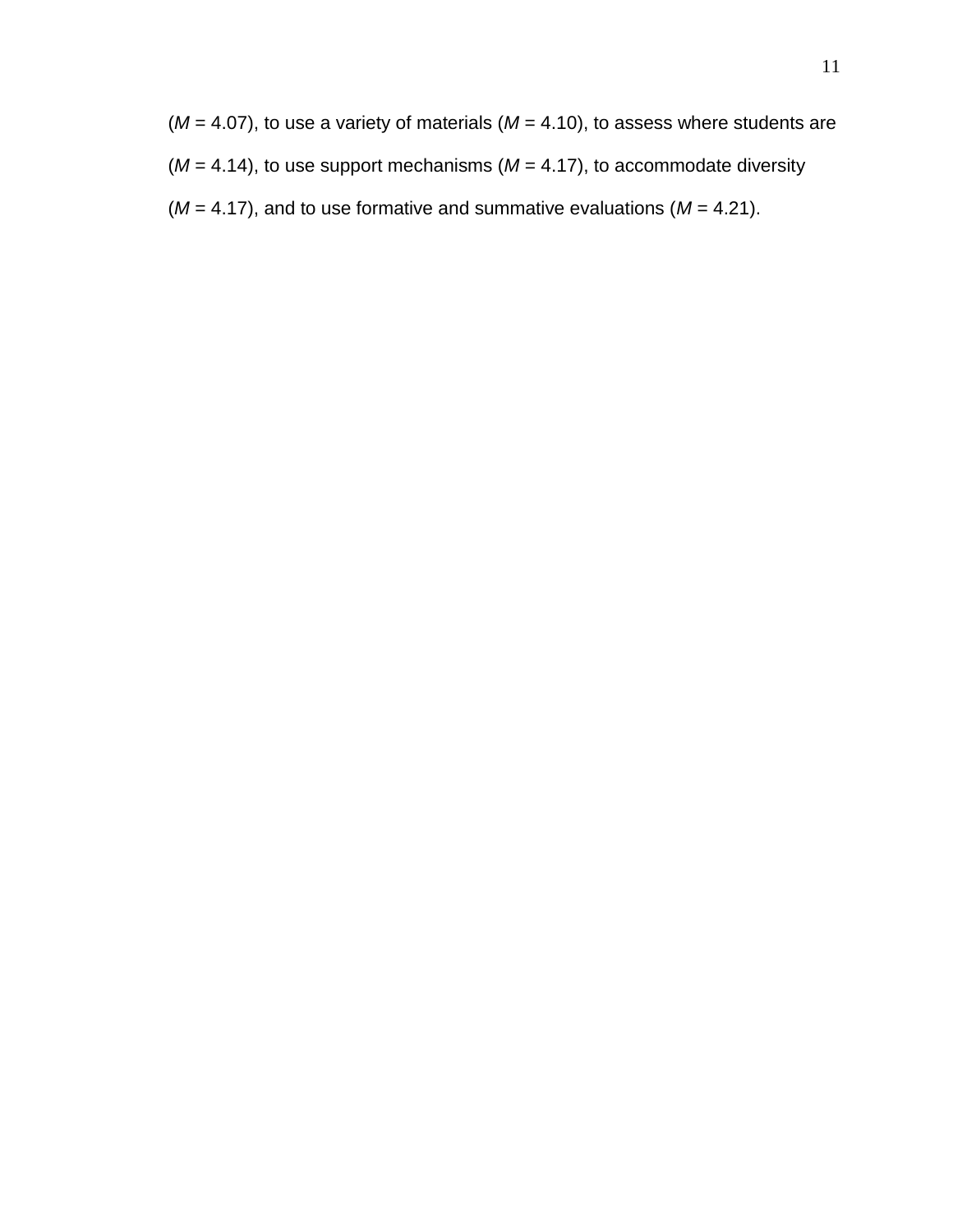# *Preparedness - Descriptive Statistics; Frequency, Percentage, Mean, and Standard Deviation*

|                             | Rating |                    |                      |                |               |                       |      |             |
|-----------------------------|--------|--------------------|----------------------|----------------|---------------|-----------------------|------|-------------|
| Item                        |        | Poorly<br>Prepared | Somewhat<br>Prepared | Not Sure       | Well Prepared | Very Well<br>Prepared | М    | SD          |
|                             |        |                    |                      |                |               |                       |      |             |
| Compacting                  | f      | 4                  | 4                    | 5              | 14            | 3                     |      |             |
|                             | $\%$   | 13                 | 13                   | 17             | 47            | 10                    | 3.21 | 1.21        |
| Learning contracts          | f      | 1                  | 4                    | 7              | 16            | 1                     |      |             |
|                             | $\%$   | 3                  | 13                   | 24             | 54            | 3                     | 3.41 | 0.91        |
| Higher level thinking tasks | f      |                    | 6                    | 5              | 15            | 4                     |      |             |
|                             | $\%$   |                    | 20                   | 17             | 50            | 13                    | 3.52 | 0.95        |
|                             | f      | 1                  | 3                    | 6              | 19            | 1                     |      |             |
| Independent study           | $\%$   | 3                  | 10                   | 20             | 64            | 3                     | 3.52 | 0.87        |
| High level cooperative      |        |                    | 4                    | 6              | 20            |                       |      |             |
| strategies                  | $\%$   |                    | 13                   | 20             | 67            |                       |      | 3.52 0.74   |
| Continuum of the equalizer  | f      |                    | 4                    | 6              | 18            | 2                     |      |             |
|                             | $\%$   |                    | 13                   | 20             | 60            | $\overline{7}$        | 3.59 | 0.83        |
| Conduct research            | f      |                    | 4                    | 5              | 17            | 4                     |      |             |
|                             | $\%$   |                    | 13                   | 17             | 57            | 13                    | 3.66 | 0.87        |
|                             | f      |                    | 4                    | 5              | 17            | 4                     |      |             |
| Balance structure/choice    | $\%$   |                    | 13                   | 17             | 57            | 13                    | 3.66 | 0.86        |
| Product form                | f      |                    | 5                    | 1              | 20            | 4                     |      |             |
|                             | $\%$   |                    | 17                   | 3              | 67            | 13                    | 3.72 | 0.88        |
|                             | f      |                    | 4                    | 2              | 21            | 3                     |      |             |
| Apply key understandings    | $\%$   |                    | 13                   | $\overline{7}$ | 70            | 10                    | 3.72 | 0.80        |
|                             |        |                    |                      |                |               |                       |      | (continued) |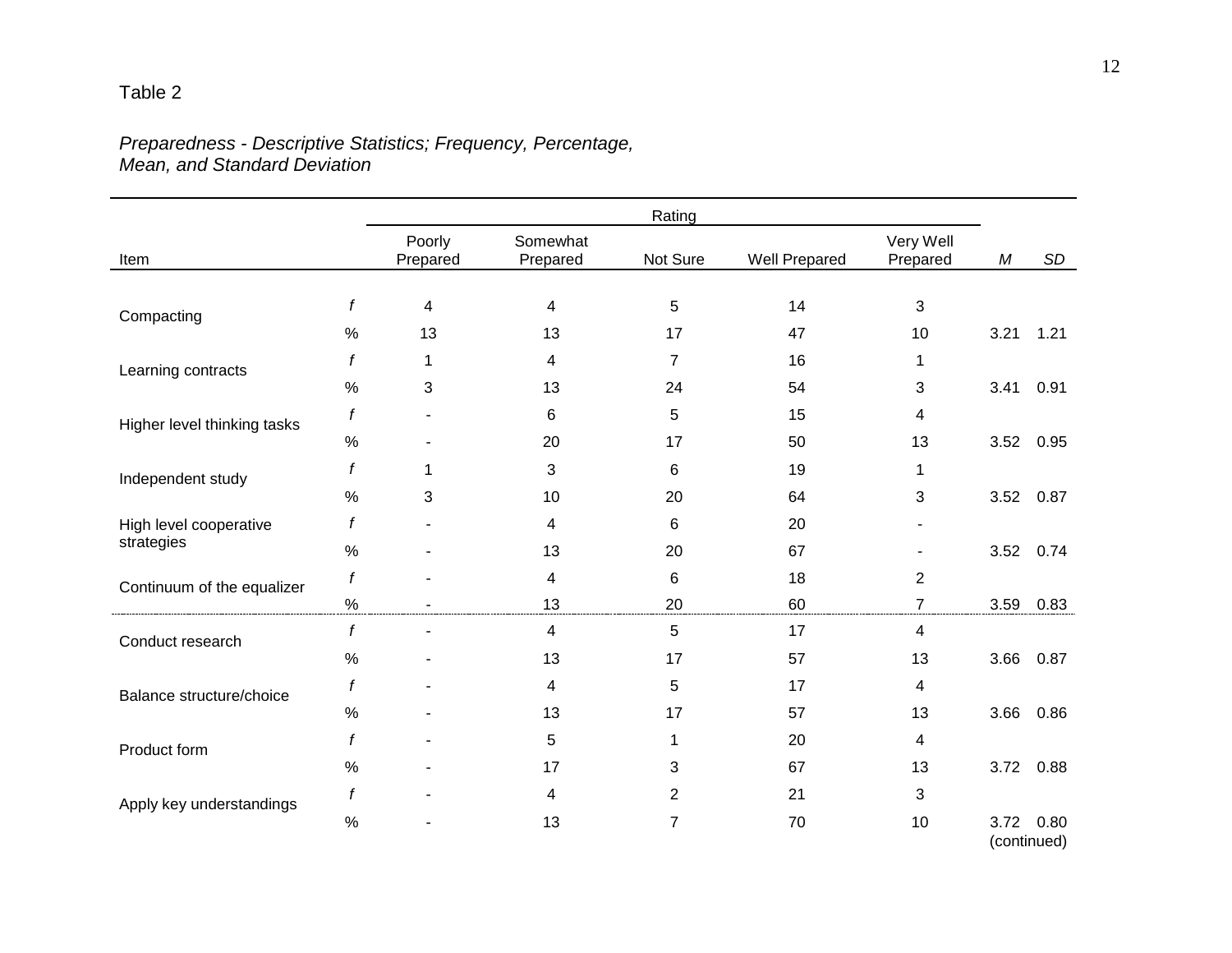# *Preparedness - Descriptive Statistics; Frequency, Percentage, Mean, and Standard Deviation* (continued)

Table 2

|                                 |                  |                    |                      | Rating         |               |                       |            |                     |
|---------------------------------|------------------|--------------------|----------------------|----------------|---------------|-----------------------|------------|---------------------|
| Item                            |                  | Poorly<br>Prepared | Somewhat<br>Prepared | Not Sure       | Well Prepared | Very Well<br>Prepared | ${\cal M}$ | <b>SD</b>           |
| Interest centers/groups         | $\boldsymbol{f}$ |                    | 4                    | 2              | 22            | $\overline{2}$        |            |                     |
|                                 | $\%$             |                    | 13                   | $\overline{7}$ | 73            | $\overline{7}$        | 3.72       | 0.78                |
| Critical/Creative thinking      | f                |                    | 5                    | 1              | 19            | 5                     |            |                     |
|                                 | $\%$             |                    | 17                   | 3              | 63            | 17                    | 3.76       | 0.91                |
| Differentiate using major       | f                |                    | 4                    | $\overline{2}$ | 20            | 4                     |            |                     |
| concepts                        | $\%$             | $\blacksquare$     | 13                   | $\overline{7}$ | 67            | 13                    | 3.79       | 0.86                |
| Application of knowledge        | f                | 1                  | 3                    |                | 22            | 4                     |            |                     |
|                                 | $\%$             | 3                  | 10                   |                | 74            | 13                    | 3.79       | 0.90                |
| <b>Tiered activities</b>        | f                |                    | 4                    | $\overline{2}$ | 20            | 4                     |            |                     |
|                                 | $\%$             |                    | 13                   | $\overline{7}$ | 67            | 13                    | 3.79       | 0.86                |
| Real problems                   | f                |                    | 4                    | 1              | 22            | 3                     |            |                     |
|                                 | $\%$             |                    | 13                   | 3              | 74            | 10                    | 3.79       | 0.82                |
| Learning centers/groups         | $\boldsymbol{f}$ |                    | 3                    | 2              | 22            | 3                     |            |                     |
|                                 | $\%$             |                    | 10                   | $\overline{7}$ | 73            | 10                    | 3.83       | 0.76                |
| Varied instructional strategies | f                | 1                  | $\mathbf{2}$         | 5              | 14            | 8                     |            |                     |
|                                 | $\%$             | 3                  | $\overline{7}$       | 17             | 46            | 27                    | 3.83       | 1.00                |
| Student interest                | f                | $\blacksquare$     | 3                    | 1              | 23            | 3                     |            |                     |
|                                 | $\%$             |                    | 10                   | 3              | 77            | 10                    | 3.86       | 0.74                |
| Learner profile                 | f                |                    | $\overline{2}$       | 1              | 24            | 3                     |            |                     |
|                                 | $\%$             |                    | $\boldsymbol{7}$     | 3              | 80            | 10                    | 3.93       | 0.65<br>(continued) |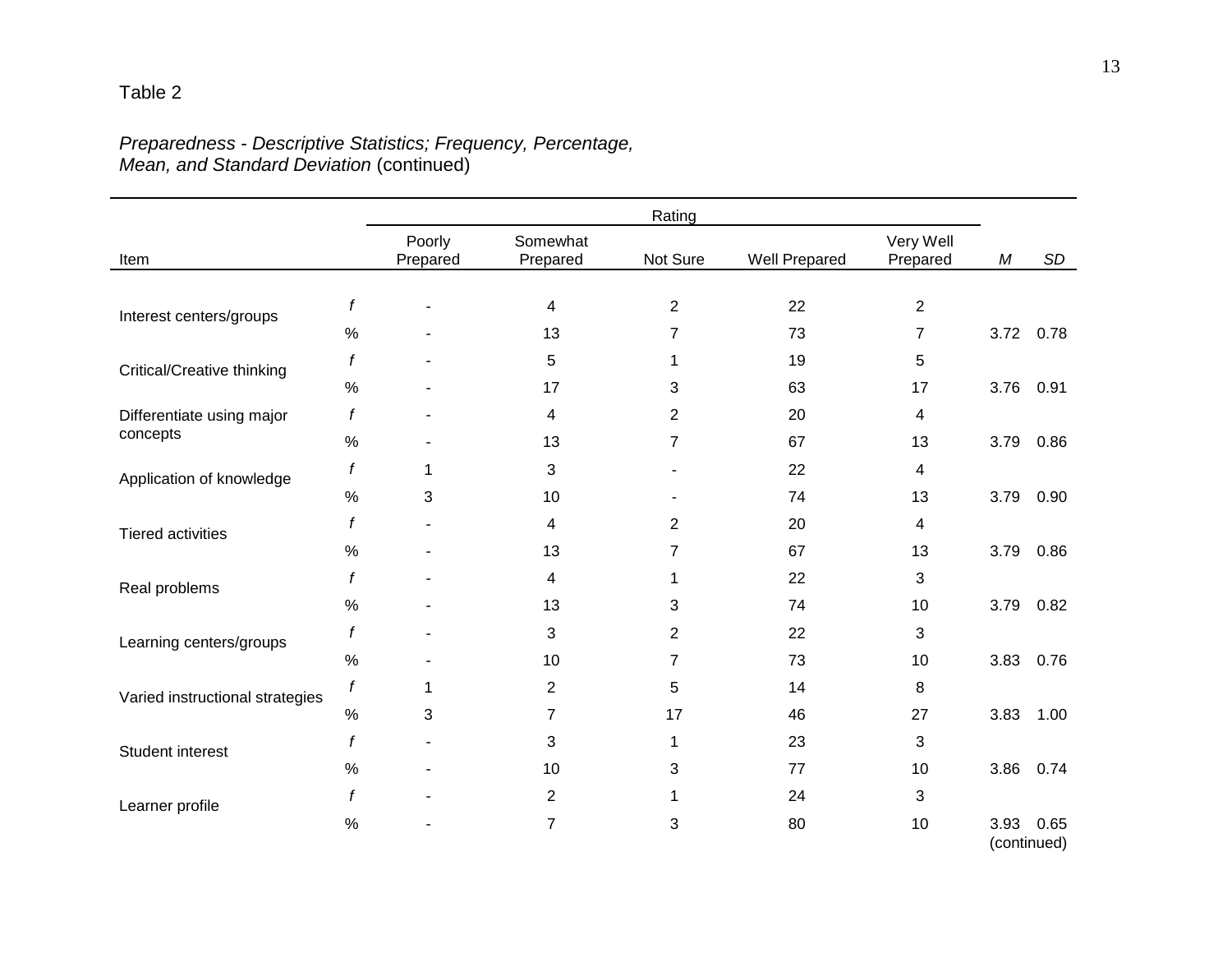# Table 2

# *Preparedness - Descriptive Statistics; Frequency, Percentage, Mean, and Standard Deviation* (continued)

|                           |               |                    |                      | Rating   |                      |                       |      |      |
|---------------------------|---------------|--------------------|----------------------|----------|----------------------|-----------------------|------|------|
| Item                      |               | Poorly<br>Prepared | Somewhat<br>Prepared | Not Sure | <b>Well Prepared</b> | Very Well<br>Prepared | М    | SD   |
|                           |               |                    |                      |          |                      |                       |      |      |
| Range of products         | f             |                    | 3                    |          | 23                   | 4                     |      |      |
|                           | $\frac{0}{0}$ |                    | 10                   |          | 77                   | 13                    | 3.93 | 0.75 |
| Differ assignments        |               |                    | 3                    | 1        | 20                   | 6                     |      |      |
|                           | %             |                    | 10                   | 3        | 67                   | 20                    | 3.93 | 0.80 |
| Varied resources          |               |                    | 3                    |          | 16                   | 10                    |      |      |
|                           | %             |                    | 10                   | 3        | 53                   | 34                    | 4.07 | 0.88 |
| Variety of materials      | f             |                    | 3                    |          | 15                   | 11                    |      |      |
|                           | $\frac{0}{0}$ |                    | 10                   | 3        | 50                   | 37                    | 4.10 | 0.90 |
| Assess where students are | $\mathbf f$   |                    | $\overline{2}$       |          | 20                   | 8                     |      |      |
|                           | %             |                    | 7                    |          | 66                   | 27                    | 4.14 | 0.74 |
| Support mechanisms        | f             |                    | 2                    | 1        | 17                   | 10                    |      |      |
|                           | $\%$          |                    | 6                    | 3        | 57                   | 34                    | 4.17 | 0.81 |
| Accommodate diversity     | f             |                    |                      |          | 21                   | 8                     |      |      |
|                           | $\%$          |                    | 3                    |          | 70                   | 27                    | 4.17 | 0.60 |
| Formative/summative       | f             |                    |                      | 2        | 16                   | 11                    |      |      |
| evaluation                | %             |                    | 3                    | 7        | 53                   | 37                    | 4.21 | 0.73 |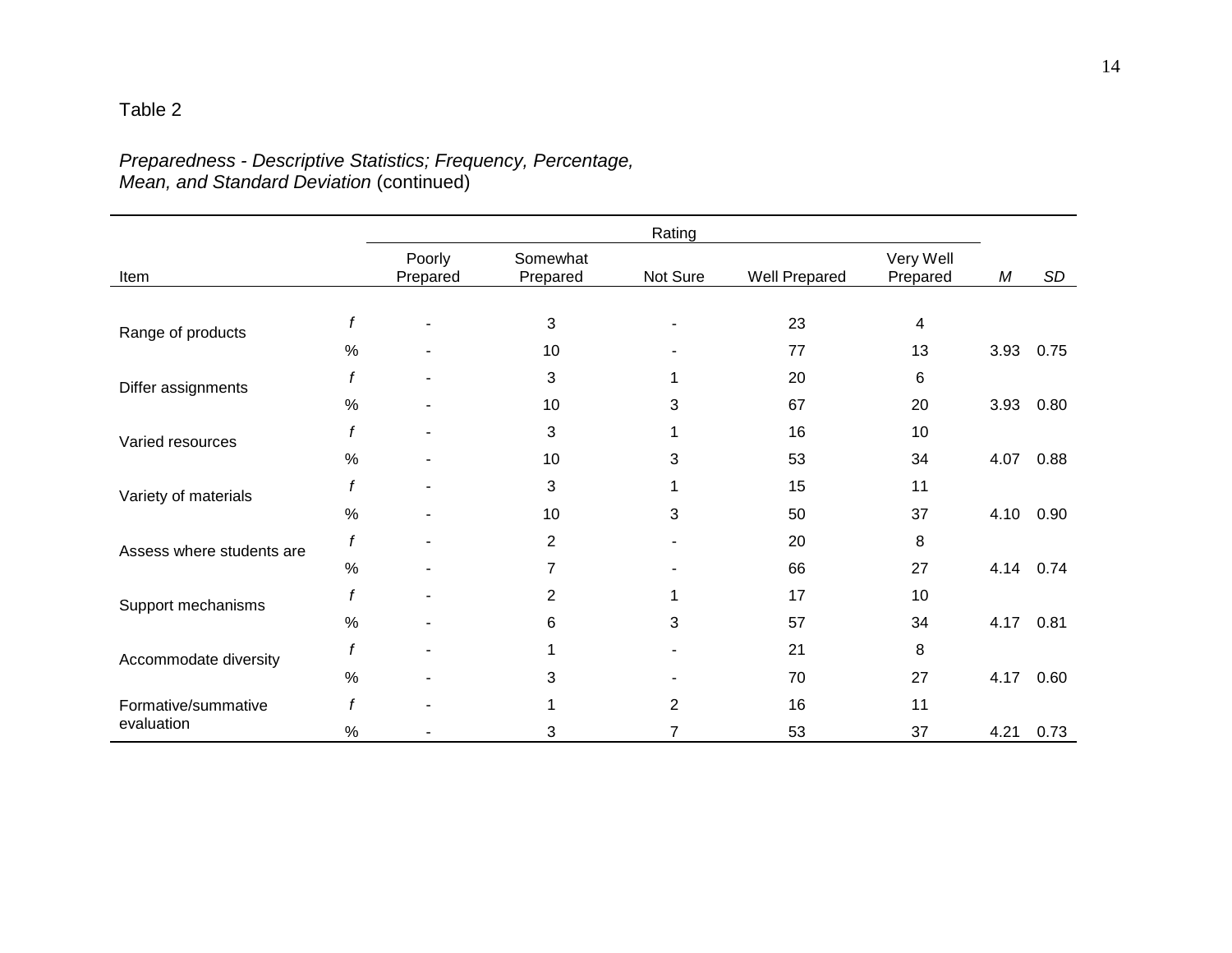Overall, survey data revealed that graduates' perceptions of *preparedness* approached the "Well Prepared" to "Very Well Prepared" range, with the lowest mean scores approaching the "Undecided" to "Prepared" ratings. Participants reported feeling well to very well prepared by their teacher preparation program to differentiate instruction for diverse learners.

#### **Research Question 2**

The ANOVAs evaluated the relationship between the number of years since graduation (i.e., 1-2-3 years out) and perceived preparedness to differentiate instruction for the total Preparedness score and the 28 individual items. While examination of the data indicated no statistically significant differences, it is notable that preparedness was associated with relatively high ratings within all three graduation years, approaching the "Well Prepared" range.

#### **Research Question 3**

The *t*-tests examined differences between the number of certifications held (i.e., 2 or 3) with respect to perceptions of Preparedness to differentiate instruction for overall Preparedness and each of the 28 items. An item-level "trend" was detected for the teachers with three certifications to have slightly higher ratings of preparedness. While the comparison for overall Preparedness was not statistically significant ( $t = .82$ ,  $p = .42$ ), ratings approached the "Well Prepared" range, suggesting that teachers with multiple certifications "tended" to feel more prepared.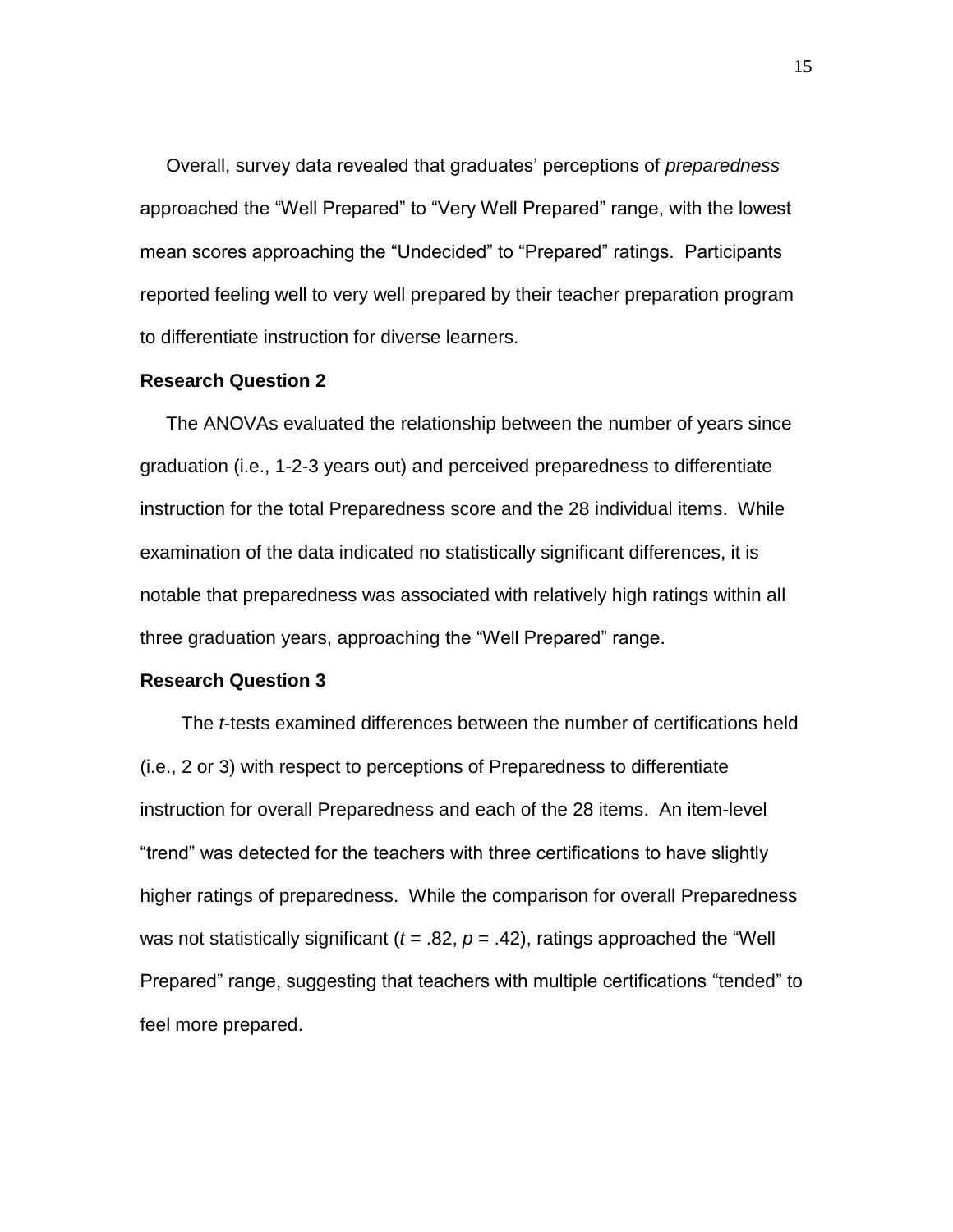# **Research Question 4**

Thorough examination of concepts and themes across a focus group and interviews served to describe teachers' perceptions of differentiated instruction. The following factors emerged as key findings:

- 1. A conflict existed between teachers', professors', and cooperating teachers' pre-existing beliefs and the philosophy of differentiated instruction.
- 2. Beginning teachers did not distinguish between "surface-level differentiation" and "deep structure differentiation".
- 3. Classroom management skills relate to the level of differentiated instruction.

#### **A conflict exists between teachers', professors', and cooperating**

#### **teachers' pre-existing beliefs and the philosophy of differentiated**

**instruction.** Despite feeling prepared to differentiate instruction, beginning teachers' pre-existing beliefs about teaching and learning presented challenges when attempting differentiation. Participants reported conflicting beliefs regarding differentiated instruction among their prospective cooperating teachers, schools, or communities where traditional teaching approaches continue to remain the norm. A first year teacher explained this contradiction when she revealed, "I think I struggled a bit in my placement because some of my teachers had issues themselves with differentiated instruction." This confusion continued into participants' first teaching experiences where colleagues also held many different views regarding differentiation. Traditional approaches to teaching conflict with differentiated approaches (Brighton et al., 2005). Figure 1 illustrates this difference.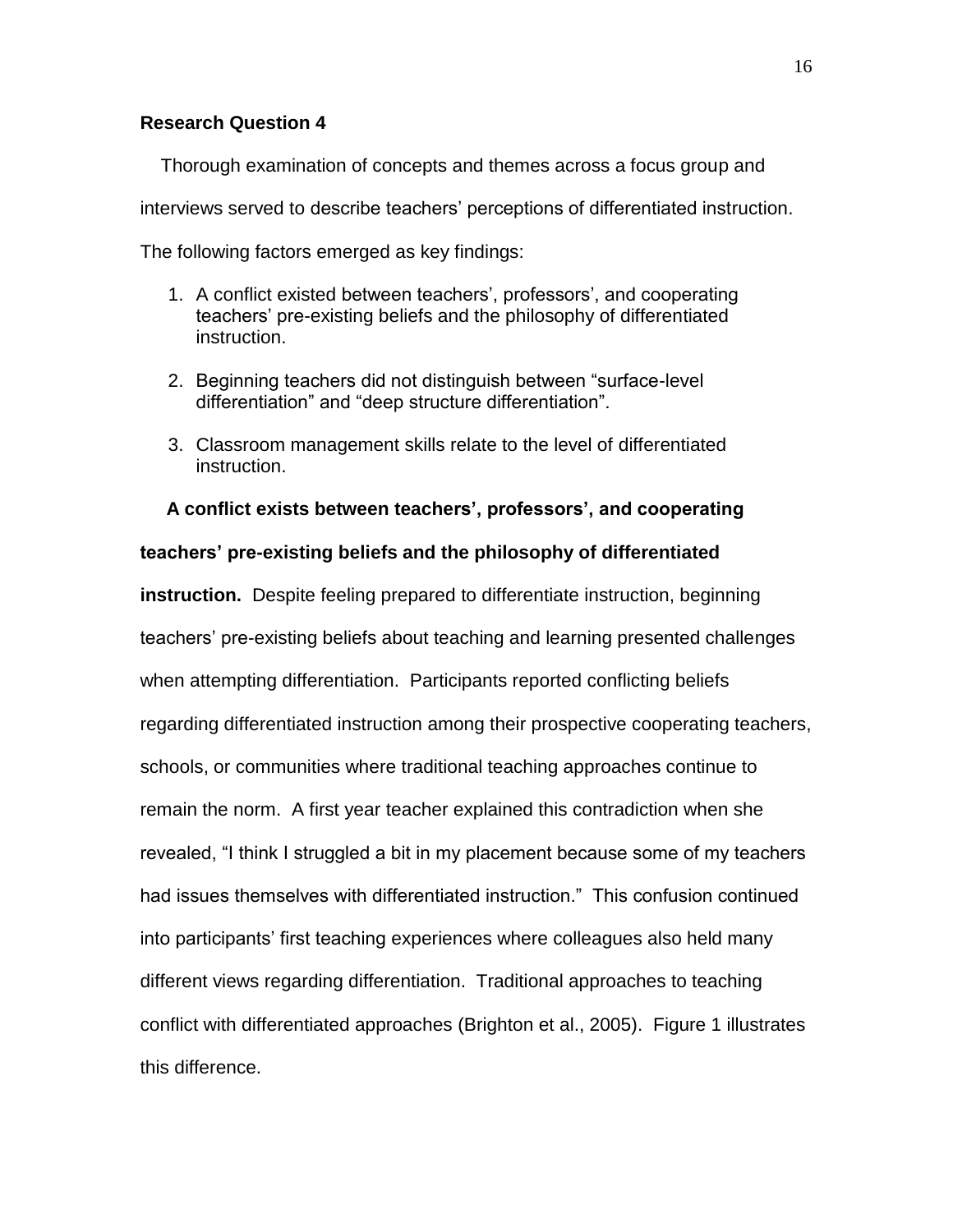| Deep Structure Beliefs                                                                                                                       | <b>Beliefs Underlying Differentiated Instruction</b>                                                                    |
|----------------------------------------------------------------------------------------------------------------------------------------------|-------------------------------------------------------------------------------------------------------------------------|
| The teacher is the center of the<br>classroom.                                                                                               | The student is at the center of the classroom.                                                                          |
| A single curriculum is appropriate for<br>all learners.                                                                                      | Multiple curricular and instructional approaches are<br>necessary to meet individual student needs.                     |
| Discussions of student differences are<br>avoided except as explanations for<br>different levels of achievement.                             | Student differences are acknowledged in<br>instructional planning and appropriately responded<br>to.                    |
| The teacher's responsibility is to<br>direct learning.                                                                                       | The teacher's responsibility is to facilitate learning.                                                                 |
| Curriculum and instruction are pre-<br>determined by a curriculum guide,<br>textbook, standards, or established<br>teacher routine.          | Curriculum and instruction are responses to<br>demonstrated student need.                                               |
| Student success or failure depends<br>on how well that student can work<br>within a pre-determined curricular and<br>instructional approach. | Student success or failure depends on how well<br>curriculum and instruction meet that student's needs.                 |
| Assessment is summative and used<br>to compare student to student.                                                                           | Assessment is formative and summative in that it<br>guides instruction and is also used to measure<br>student learning. |

(Brighton et al., 2005, p. 305)

*Figure* 1. Differences between Traditional and Differentiated Teaching

# Approaches

 In traditional approaches to teaching, students are treated as though they are all the same. Teachers may rely on a pre-determined curriculum and avoid responding to student differences. Within this structure, a student's success is dependent on his or her ability to work within the traditional structure, rather than on the teacher's ability to accommodate the student. In a differentiated classroom, teachers respond to a student's individual needs. A student's success indicates that the provided instruction is appropriately matched to the needs of the learner (Brighton et al., 2005).

 Participants in this study reported that it was necessary to differentiate instruction in order to accommodate the diversity inherent in their classrooms.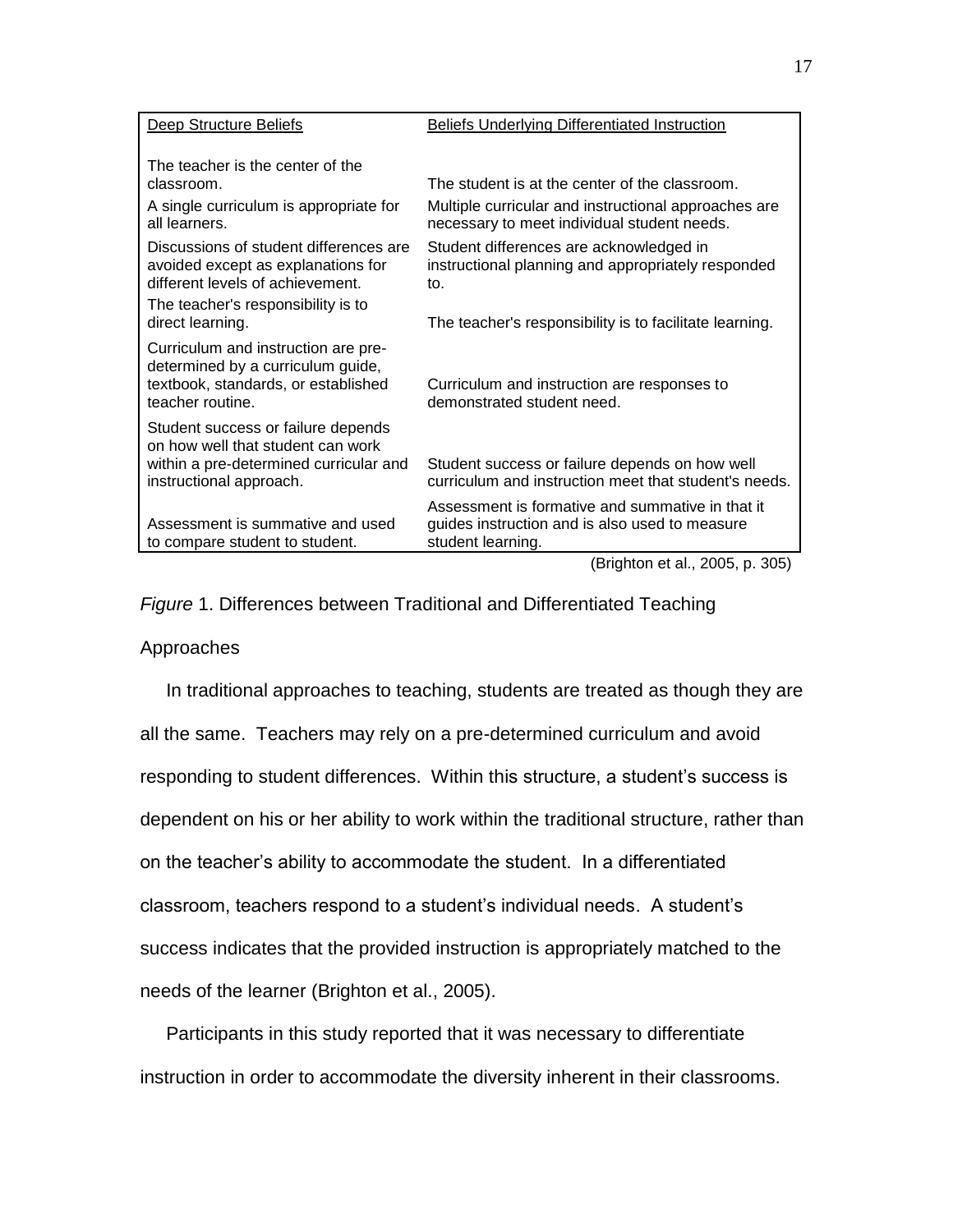While both quantitative and qualitative data analyses indicated that participants felt prepared to use differentiation strategies daily, qualitative data further revealed the fact that many aspects of differentiation challenged participants' beliefs about fairness, equity, and how classrooms should be organized to allow students to learn most effectively. For example, a first year teacher reported that, "oftentimes the students are learning when they are with each other versus the teacher lecturing." Differentiation requires beginning teachers to confront their existing beliefs about teaching and learning; beliefs that are reinforced by other teachers, principals, parents, and the community (Brighton et al., 2005). Participants acknowledged that the diverse nature of their classrooms required them to differentiate and that more flexible classroom environments were preferable for their students. Even so, participants reported struggling with traditional beliefs about the way classrooms should be organized. Participants used self-talk to continuously remind themselves that although many people believe fairness is achieved only when all students work on the same tasks, the alternate view of fairness, which involves matching curriculum, instruction, and assessment to the individual student's needs, is more appropriate in their classrooms.

 **Beginning teachers did not distinguish between "surface-level differentiation" and "deep structure differentiation".** Qualitative data analysis revealed factors such as lack of school wide support, lack of resources, lack of time to collaborate with other teachers, and the pressures of high-stakes tests as complicating differentiation in the classroom. Despite these difficulties,

18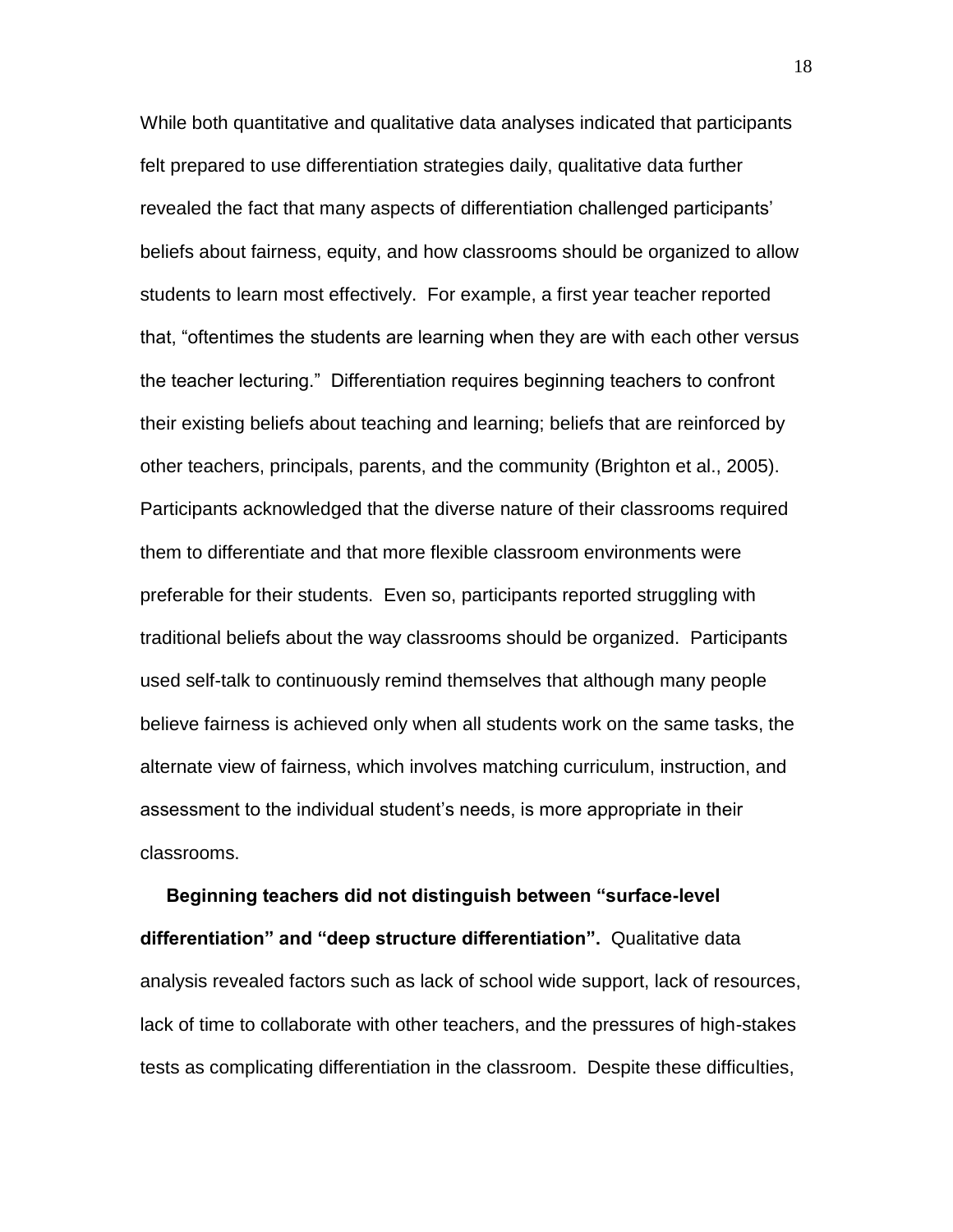participants voiced the belief that differentiation was a good idea and reported making an effort to add differentiated instruction to their teaching practices. However, the strategies most participants reporting using in their classroom resulted in intermittent "surface level differentiation", including such strategies as the uses of cooperative learning groups or learning stations, and providing choice, rather than "deep structure differentiation", which requires teachers to deviate from traditional structures and address issues such as grading, individual differences, and equity (Brighton et al, 2005). For example, participants reported:

I do a lot of different flexible grouping, including on-on-one strategies.

My students are on different grade levels for science and math. I teach whole group but might provide graphic organizers, such as checklists. Sometimes I will have class discussions instead of having my students physically write out a lecture.

I differentiate with homework. The students have to pick between three or four different assignments and then show us that they have mastered the assignment they have picked.

Fewer participants reported using deep structure differentiation, including

strategies such as differentiating assignments according to readiness level,

assessing students with rubrics, or allowing students to progress at their own

pace.

One reason for this could be that many administrators, other teachers,

parents, and students expect teachers to conduct their classrooms according to traditional structures. Traditional structures define the way we "do school" for members of society, posing a challenging and risky task for those teachers who wish to deviate from society's expectations. This finding mirrors the research which states that fewer teachers attempt differentiation according to readiness levels as opposed to providing students with options based on interests or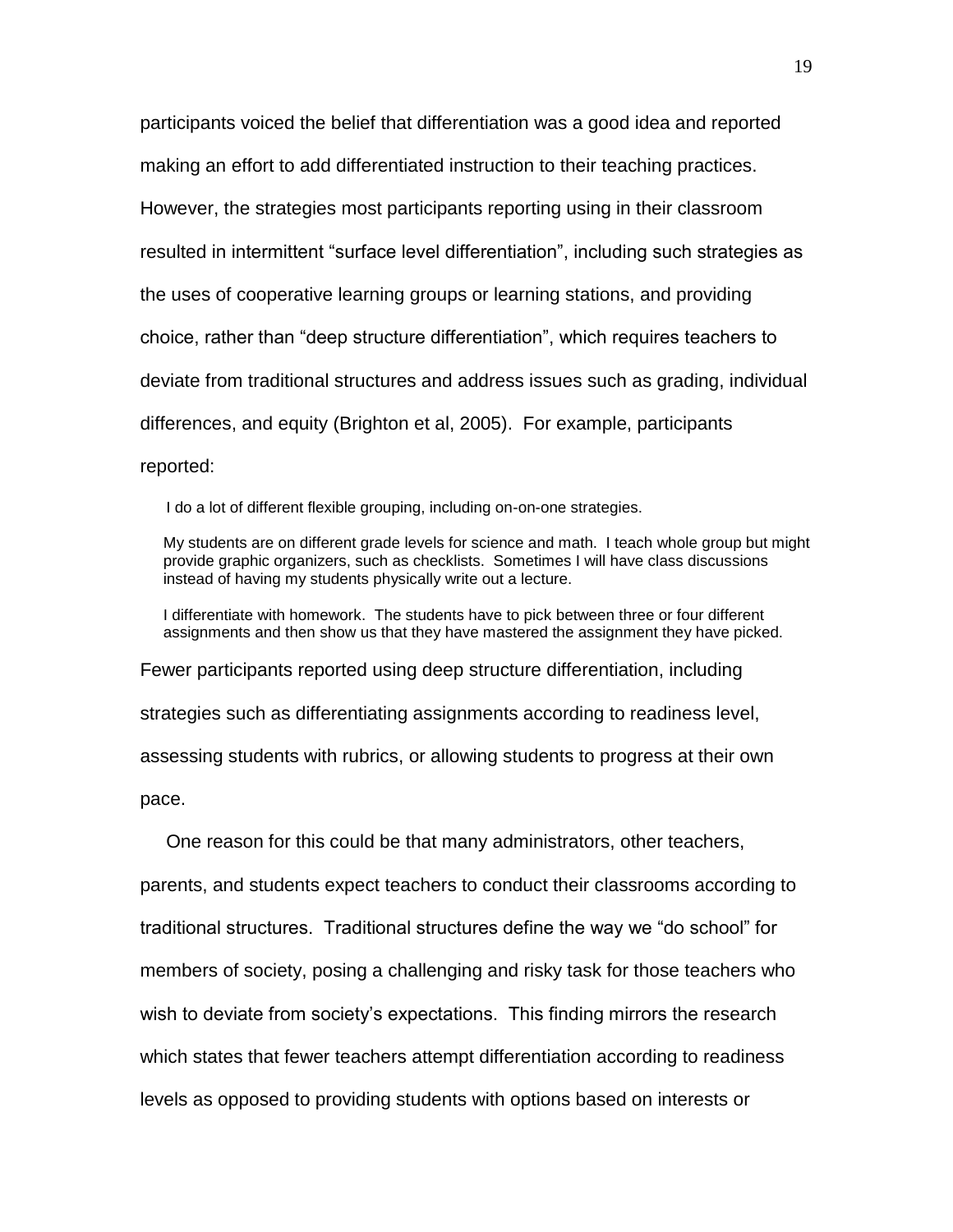learning preferences (Brighton et al., 2005). Differentiation according to readiness conflicts with many classroom realities in ways that differentiating for interest and learning profile do not. Differentiating by readiness level challenges teachers' perceptions of fairness, requires teachers to have a deep understanding of their discipline, and forces teachers to confront classroom dialogue regarding academic differences (Brighton et al.). Without such conversations about each student's strengths and weaknesses, however, deep level differentiation cannot exist.

 Participants' use of mainly surface-level differentiation could also be attributed to an unclear grasp of what true differentiation is. Participants revealed that faculty from the MAT School of Education, their cooperating teachers, schools, and communities all held different beliefs about the philosophy and practice of differentiated instruction. First year teachers reported:

I think within the program there were some discrepancies on how instructors defined differentiate instruction.

The definition needs to be direct and explicit no matter what class you take. Our instructors need to be on the same page.

Different school systems and different teachers see it differently. Some teachers see differentiating instruction as how you are going to challenge students who are on level.

This confusion may have contributed to participants' lack of awareness on the

differences between surface-level differentiation and deep structure

differentiation. According to Tomlinson and Allen (2000), upon hearing about

differentiation, it is common for teachers to respond, "We already do that" (p. 52).

Shulman (1987) believes that while teachers are being honest with their answers,

frequently what they are doing is supplementing instruction with the occasional

use of choice and coaching or modifying questions based on their perceptions of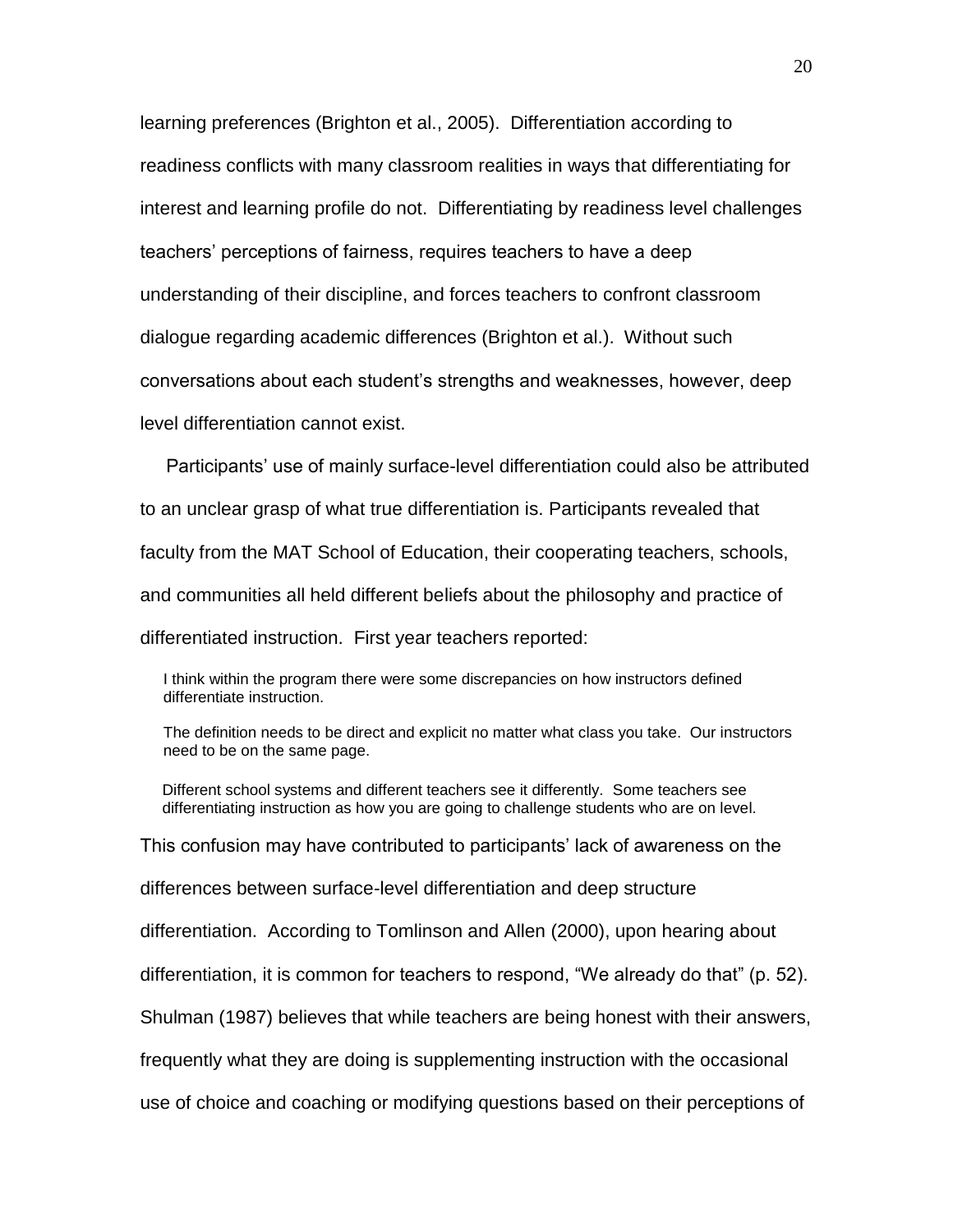student need. For example, teachers may "tailor" their instruction by coaching a student for whom a particular assignment is not working.

What the teacher perceives as differentiation is not proactive or planned in that the teacher does not yet regularly seek to understand student differences and modify instruction based upon analysis of student need. (Tomlinson & Allen, 2000, p. 52)

Tailoring is often not a systematic, regular part of planning (Shulman, 1987). Adopting a framework for differentiation establishes a common vocabulary, focuses staff development, reinforces teacher collaboration, provides a basis for evaluating differentiation efforts, and reduces misunderstanding (See Appendix A; Tomlinson & Allen, 2000).

 According to Johnson (2010), the use of surface-level differentiation enables beginning teachers to add innovative practices to their teaching without making a significant change to the structure of the classroom or confronting traditional beliefs about teaching and learning. Participants in this study reported that surface level attempts at differentiation had a positive impact on their students. Participants noted that the use of flexible groupings and the provision of choices increased student interest and the performance of struggling learners. These positive experiences may give teachers confidence and motivation to continue to use differentiation practices.

 **Classroom Management Skills Affect Differentiation.** Successful implementation of differentiation requires that teachers have an understanding of their content knowledge, a variety of pedagogical approaches, and effective classroom management skills (Johnson, 2010). For participants in this study, classroom management presented the biggest challenge to the full use of differentiation. Participants wished they had a "…a bit more in-depth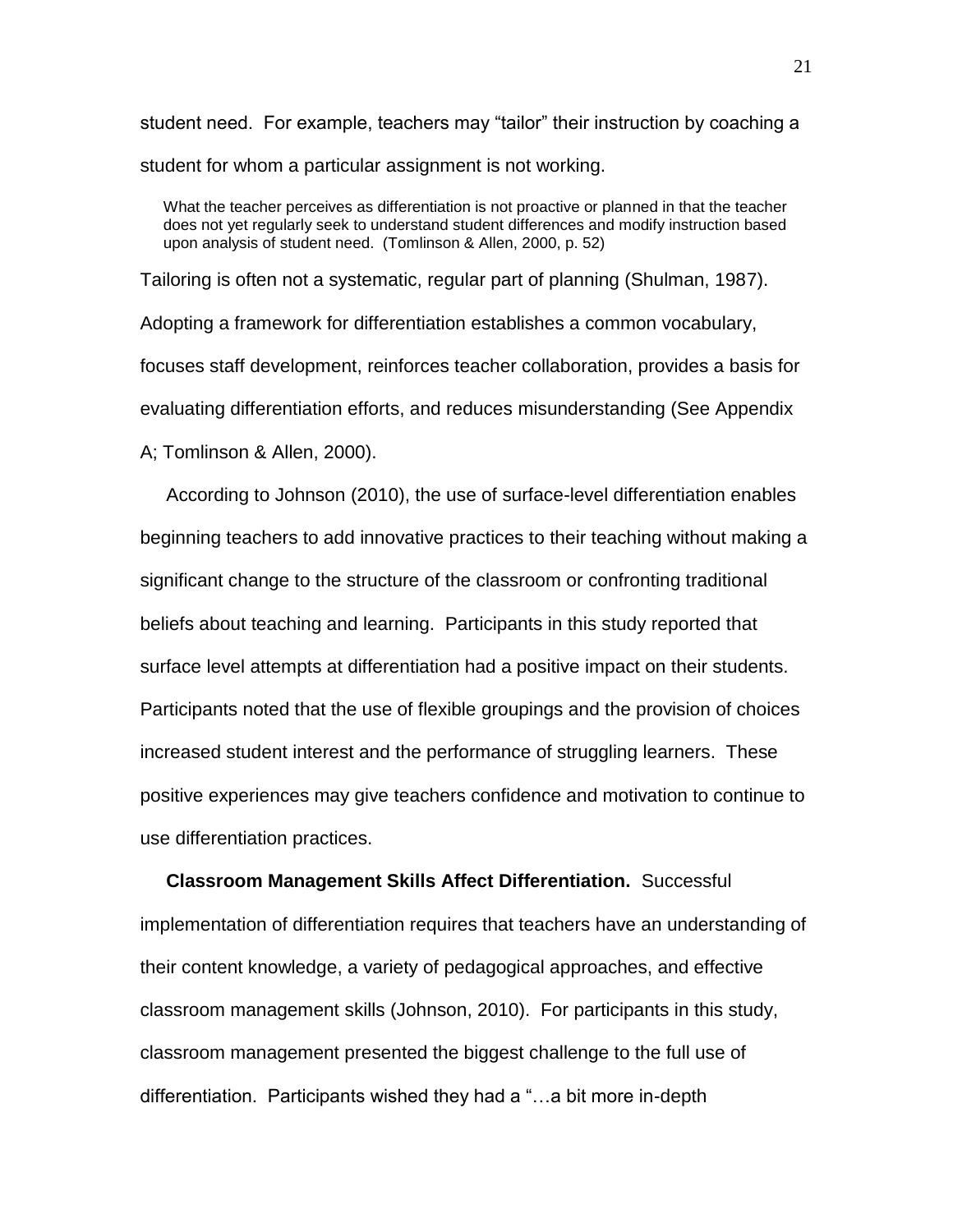understanding of behavior management", with two first year teachers offering the following suggestions:

…students should observe at the school they are going to student teach at so they can build a relationship with the students and see how they behave on a regular basis.

Continue to mix the student teaching among urban and suburban nets…

A faculty member from the School of Education mirrored these sentiments when she recommended:

Increasing the interactive experiences our candidates have in diverse settings and have a regular seminar/dialogue regarding what they have seen, what's working, what isn't working.

The high mobility of differentiated classrooms require teachers to facilitate small and large group work, encourage student independence, and manage several different tasks simultaneously. The literature states that "effective differentiation requires teachers to be capable facilitators of small and large group work, knowledgeable about methods of encouraging greater levels of student independence, and effective at managing several different tasks at once" (Brighton et al., 2005, p. 318). Without effective classroom management skills, teachers' initial attempts at differentiation will be unsuccessful (Brighton et al.). Qualitative findings suggest that participants may have benefitted from more extensive training and practice in the areas of differentiated instructional techniques and responding to various behavior needs. Participants across the focus group and interviews consistently identified classroom management as presenting the biggest challenge to appropriate use of differentiation.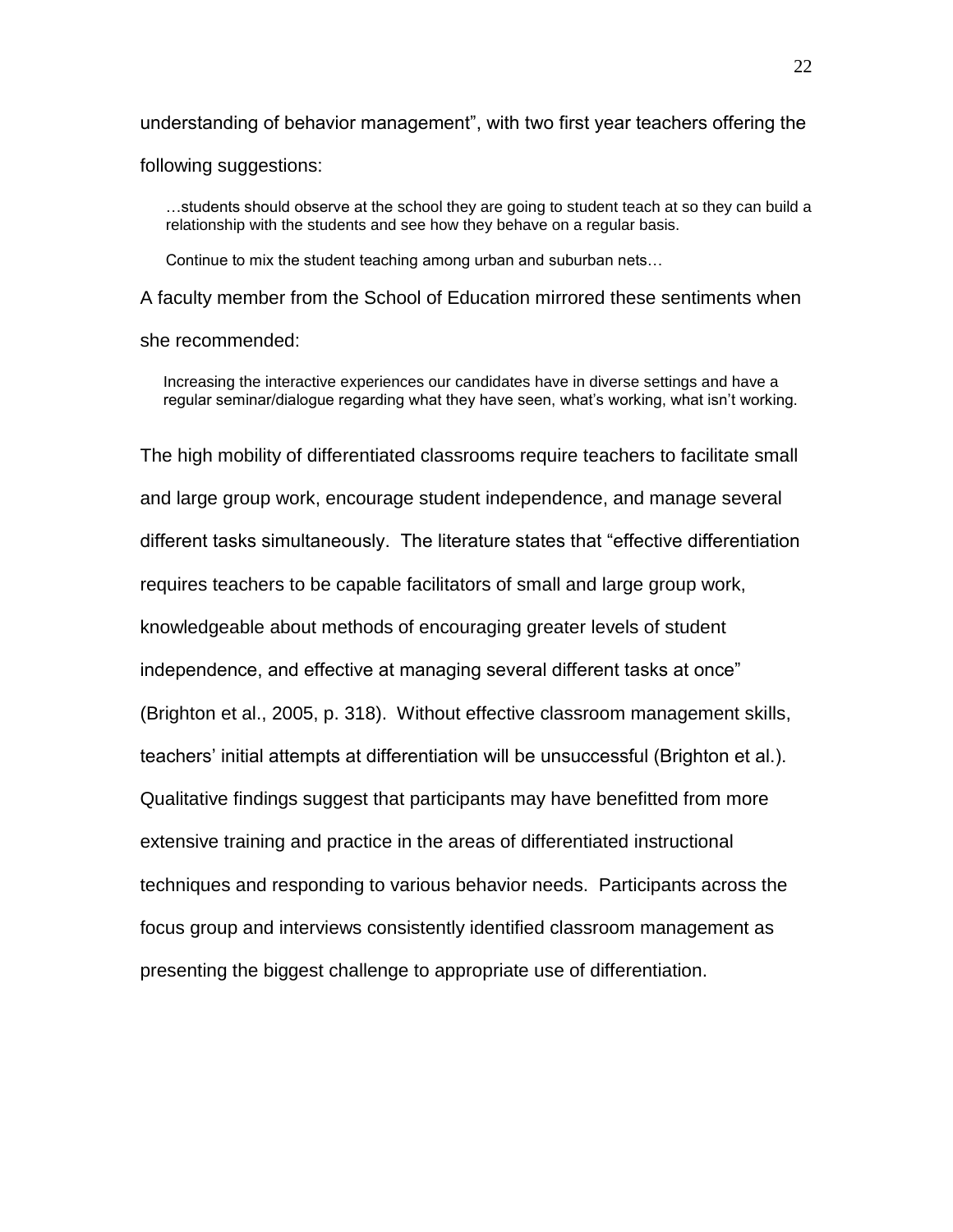# **Conclusions**

 Differentiating instruction is a complex endeavor. As one participating teacher observed, "Good teachers don't happen overnight". Brighton and colleagues (2005) agree that differentiation is not a quick fix.

Most importantly, learning to differentiate requires teachers to see the big picture behind differentiation. Teachers need to realize and understand that differentiation is not a formula for success that can be mechanically applied, but that it is instead a commitment to improvement in teaching practice by developing a deeper understanding of content area, adopting new and different goals for themselves and for students, implementing new strategies, and making connections to students' lives. It requires time, commitment, trial and error, and the support of the whole school community. (Brighton et al., 2005, p. 324)

When differentiating instruction, teachers must be able to create multiple learning experiences and activities tied to the same concept, facilitate small groups engaged in different tasks, possess a deep understanding of their discipline, balance conflicting curriculum initiatives, and shift their role from front-of-theroom controller to that of facilitator of student learning (Brighton et al., 2005). While the vast majority of participating teachers reported feeling prepared and confident to differentiate instruction, they also revealed that many aspects of differentiation challenged their beliefs about teaching and fairness, ultimately limiting their attempts at differentiation to surface-level.

 The research claims that many teachers lack training in ways that ensure all students opportunities to actively participate and profit from classroom instruction (Rock et al., 2008; Tomlinson et al., 2003). Teacher education programs are not preparing future teachers for the inevitable increasing diversity of students, rarely instructing them in how to differentiate instruction (Holloway, 2000).

 Beginning teachers felt that differentiated instruction was necessary to address the diversity in their classrooms. Quantitative survey results and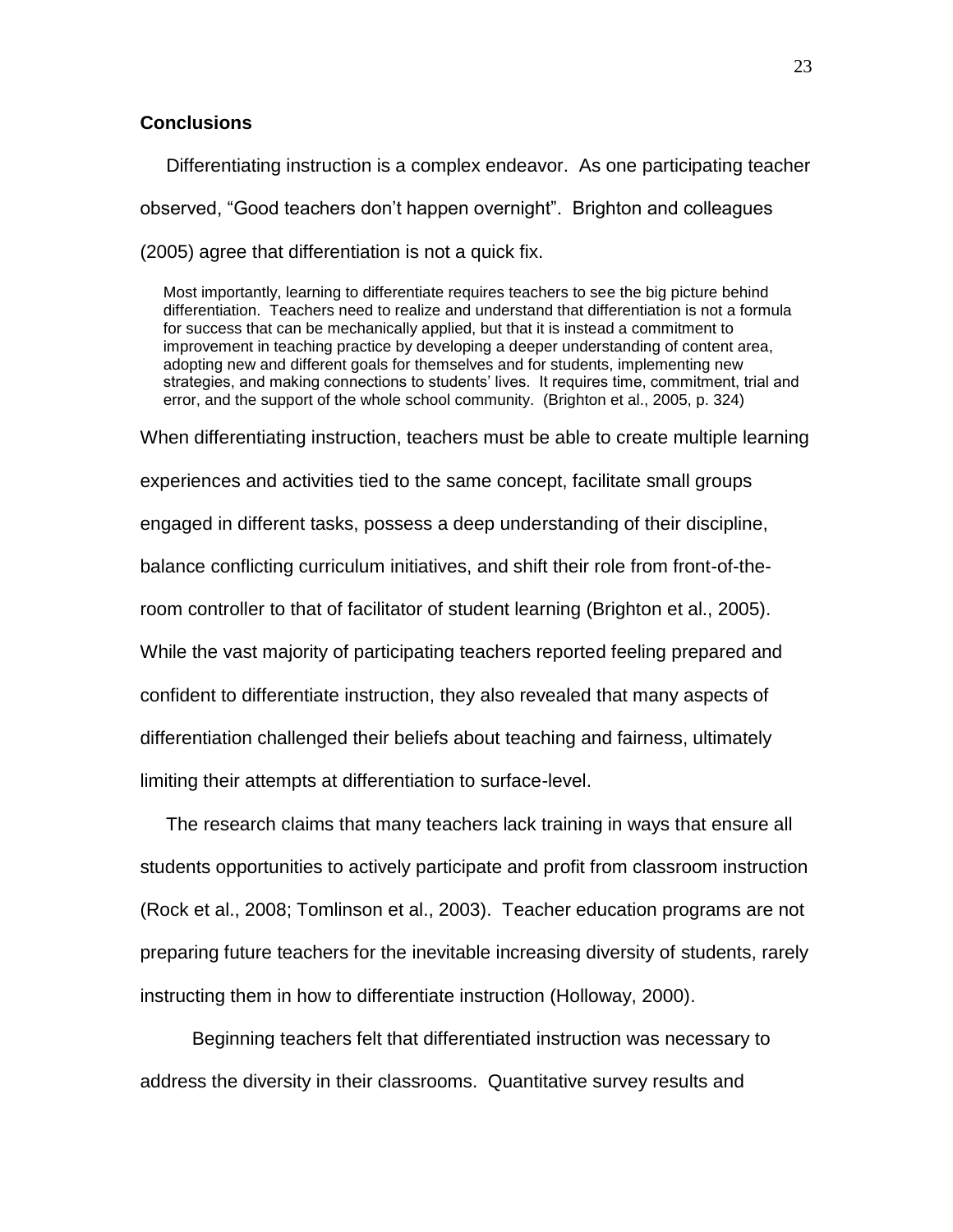document analysis indicated that the program prepared its' graduates to differentiate instruction. Qualitative findings indicated that participants lacked a universal concept of the differentiated instruction philosophy and, as a result, unknowingly implemented mostly surface-level differentiation strategies. Behavior management was identified as the biggest challenge to further differentiation. Thus, participants reported a need for and interest in differentiation, but lacked the knowledge in how to fully implement it.

#### **Educational Implications**

 Teacher education is more complex today because teacher educators "…must prepare teachers for schooling as it should be, while enabling them to cope with schooling as it is" (Darling-Hammond, 2006, p. 40). Teacher education programs must address pervasive teacher beliefs, create environments for efficacious learning, and provide opportunities for beginning teachers to practice what and how they are expected to teach (Edwards, Carr, & Siegel, 2006; Johnson, 2010; Tomlinson et al., 2003). Today, teacher preparation programs have the additional responsibility of equipping beginning teachers with the knowledge and strategy base to meet the unique needs of each student while ensuring high levels of achievement. The recommendations derived from this research may serve to inform teacher preparation programs, educational leaders, and teachers how to best meet the needs of all students while overcoming seemingly insurmountable challenges. The findings of this study add to or support the body of literature in the areas of differentiated instruction and effective teacher preparation.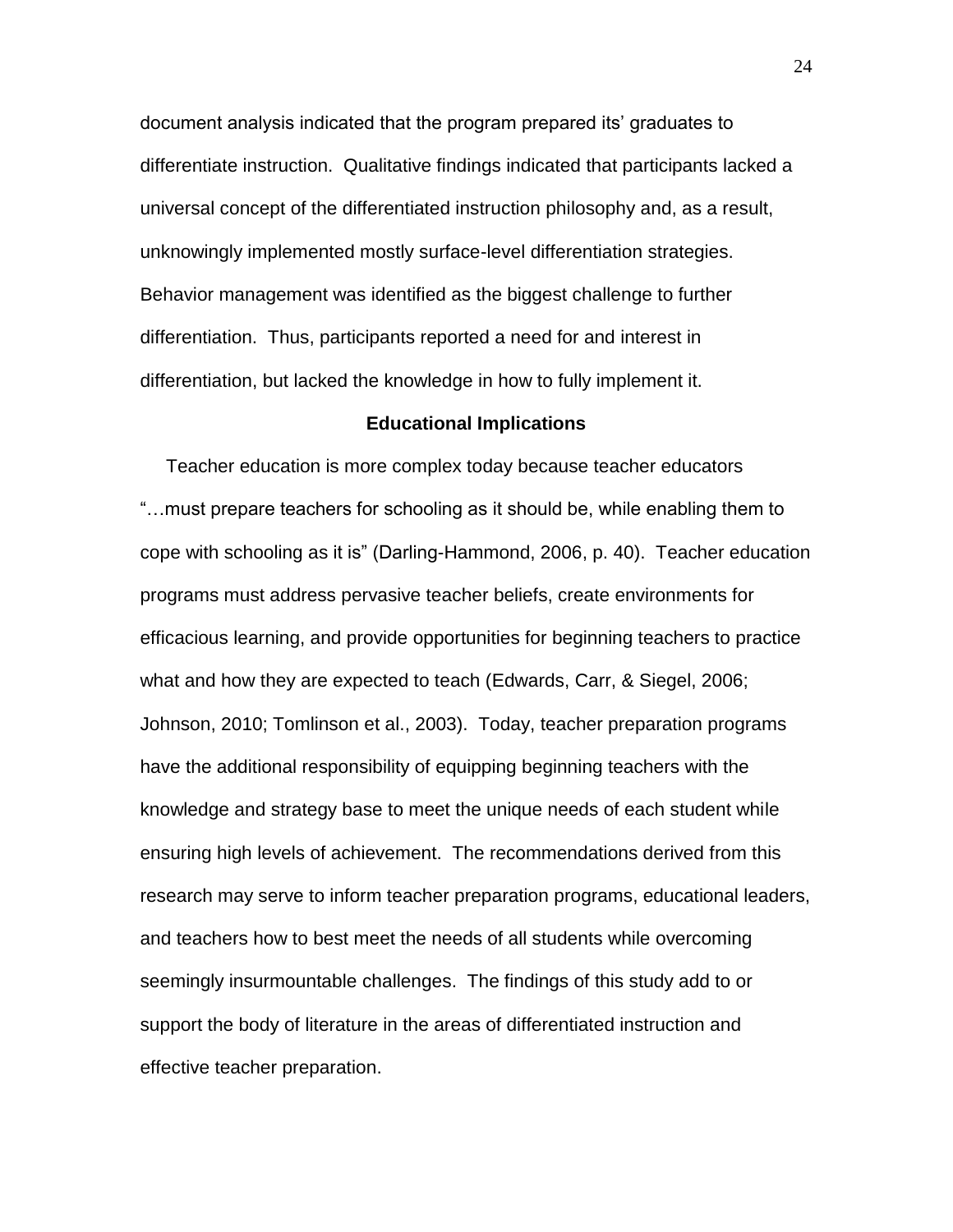# **Recommendations for Teacher Preparation Programs**

 The following recommendations incorporate strategies for the MAT School of Education program to develop a model that might best enable teachers to enter the profession with knowledge and attention to student variance and to continue to develop responsive teaching:

- **Focus on explicit strategies to help students (1) confront their own deep seated beliefs and assumptions about learning and students and (2) learn about the experiences of people different from themselves.** Address and revisit the misperceptions and rationale behind differentiated instruction so that it may be fully internalized and articulated by beginning teachers. Include opportunities for novice teachers to spend time in the communities where their students live and reflect on challenging the habitual practice of one-size-fits-all teaching (Darling-Hammond, 2010).
- **Foster strong relationships, common knowledge, and shared beliefs among university-based faculty regarding differentiated instruction.** Develop a common, clear vision of differentiated instruction that permeates all coursework and clinical experiences. Provide clear expectations for implementing differentiated instruction. Differentiation is *not* simply about providing multiple options or "a series of tricks to use upon a whim"; rather it is a thoughtful response to student need (Brighton et al., 2005, p. 326). Introduce the concept of differentiation according to readiness early on and encourage them to address student differences in readiness through their instruction and assessment. Include a commitment to diversity within each class instead of isolating content to a single class.
- **Ensure that curriculum is grounded in knowledge of child and adolescent development, learning, social contexts, and subject matter pedagogy, taught in the context of practice.** Provide opportunities for teacher candidates to observe teachers who use differentiated instruction in their classrooms and/or videotape lessons and create DVDs that exemplify differentiated instruction. Teaching portfolios can present opportunities for extensive documentation of practice and reflection for beginning teachers in learning to differentiate. Problembased learning strategies, such as case methods and projects, support reflection and link theory to practice (Tomlinson & Allen, 2000).
- **Consider modeling the principles and practices of differentiated instruction in higher education classrooms.** Current and future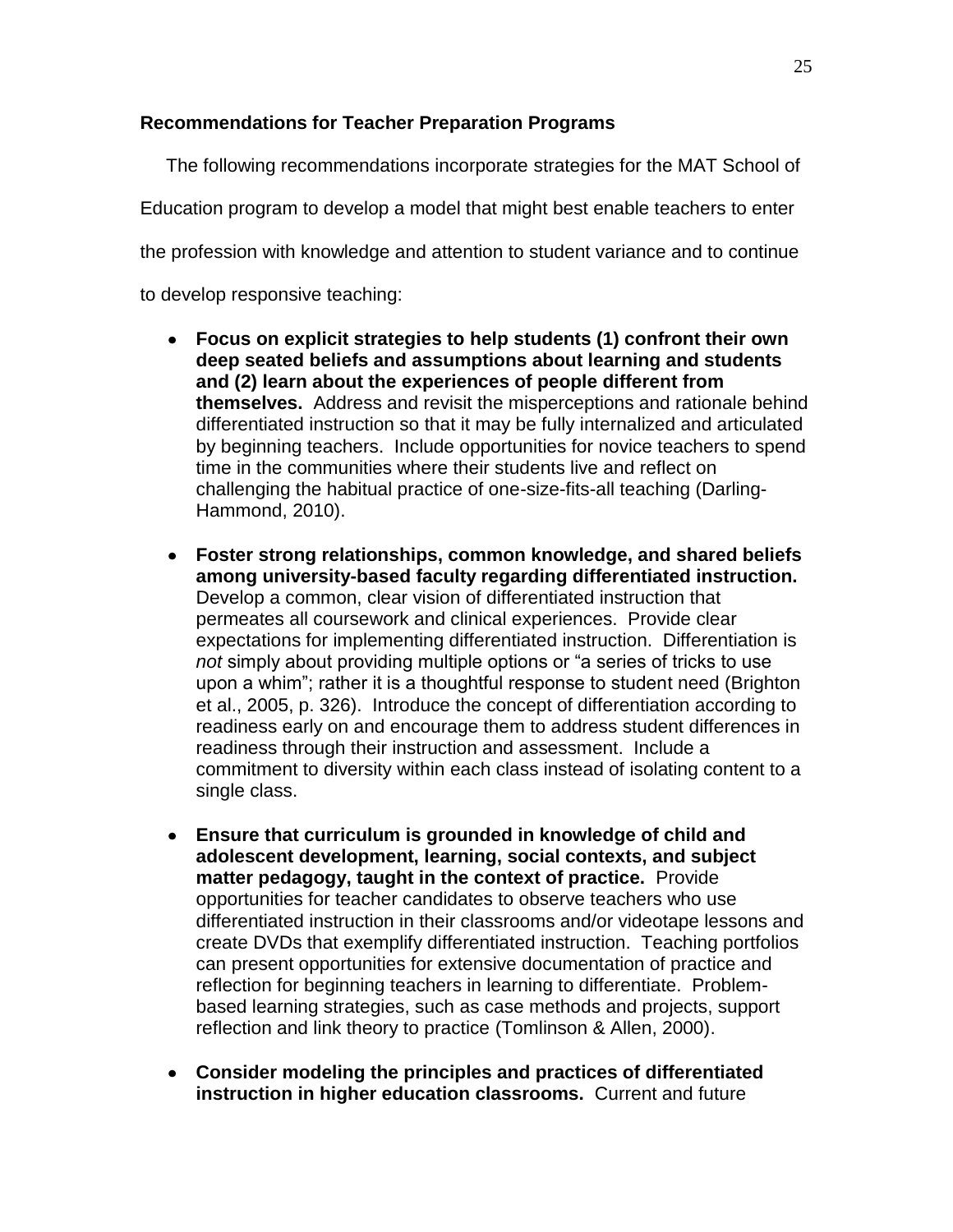educators are expected to differentiate instruction, yet the lecture format of instruction is not conducive to learning such complex skills. Sands and Barker (2004) believe that modeling and experiential learning are highly effective instructional strategies for adult learners when learning complex skills such as differentiation.

- **Extend clinical experiences (at least one full year) and develop them to support the ideas and practices presented in simultaneous, closely interwoven coursework focusing on classroom management and differentiated instruction. Provide student teaching experiences in varied settings with cooperating teachers who model differentiated instruction.** According to Brighton et al. (2005), teachers who are learning to differentiate require support from knowledgeable individuals who are able to observe and provide constructive feedback. Provide differentiated coaching during the practicum experience and allow time for peer support to plan or reflect on differentiation. Use case methods to provide an opportunity for candidates to observe, interview, examine student work, or analyze data for perspective case studies on students, schools or communities. Candidates can compare, contrast, and reflect on examples of differentiated and traditional variations of teaching and products of student learning.
- **Institute Collaboration between universities and school districts to create coherence between training and practice, as well as establish connections for recruitment, preparation, hiring and induction** (Darling-Hammond, 2010; 2006).
- **Integrate practical behavior/classroom management skills.** Present structured performance tasks for candidates to encounter certain kinds of behavior problems and demonstrate or develop certain skills in response. Include specific courses and field experiences focusing on the needs of exceptional learners. Combine content knowledge about specific student needs and learning disabilities with practical work in diagnosis and teaching strategies so candidates develop the abilities to evaluate classroom environments and understand how to manage behaviors and differentiate. Incorporate classroom management skills into every class instead of isolating content to a single class (Brighton et al, 2005).
- **Keep abreast of policymakers current curricular initiatives and plans for raising student achievement and decipher what is required for teachers to carry out new role expectations.**
- **Demonstrate how to differentiate through the use of a range of technology tools.** Research shows that through the use of technology, teachers can most effectively engage learners at varying levels of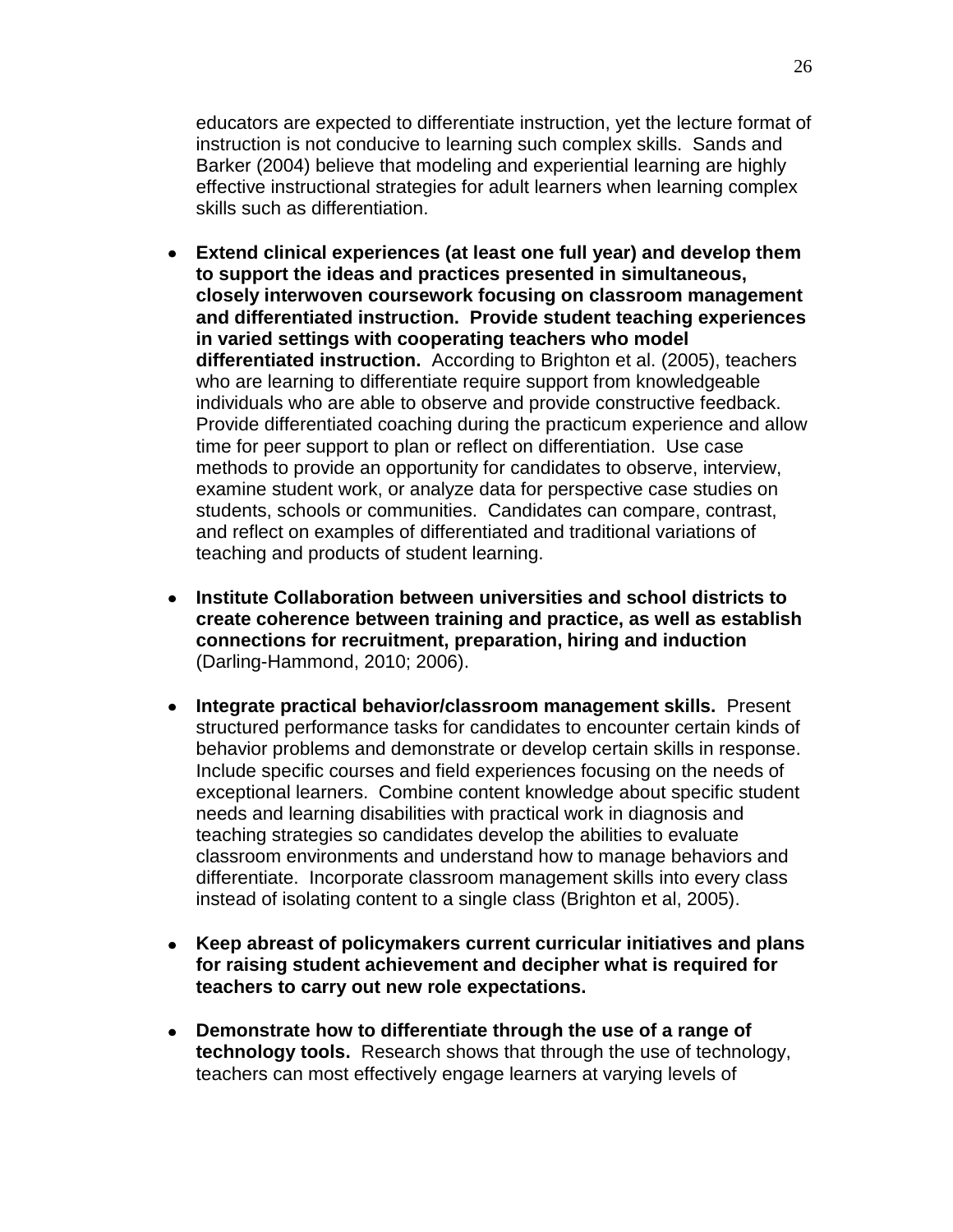readiness in multiple ways and offer students options for demonstrating their understanding and mastery of material (Smith & Throne, 2007).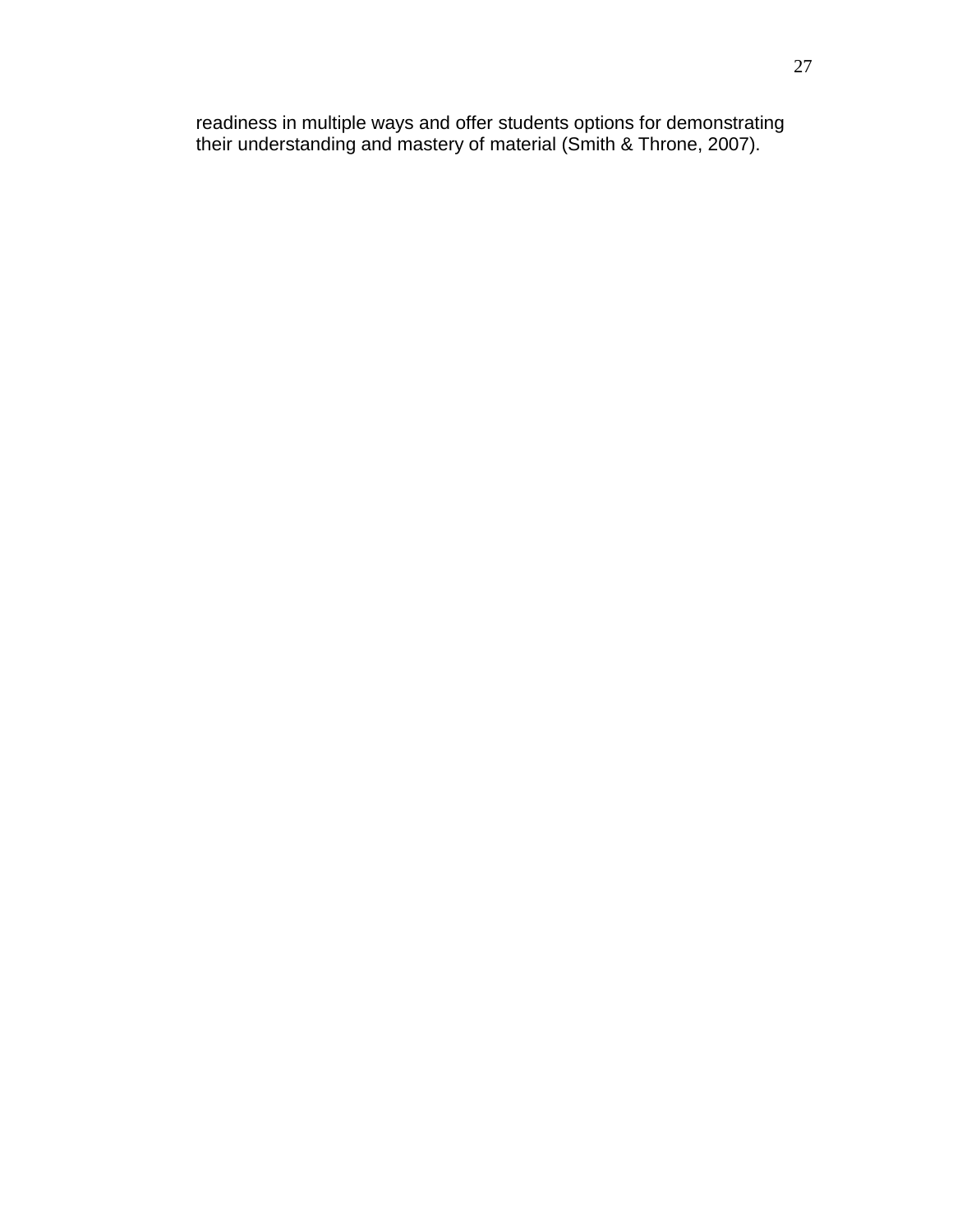#### **References**

- Brighton, C. M., Hertberg, H. L., Moon, T. R., Tomlinson, C. A., & Callahan, C. M. (2005). The feasibility of high-end learning in a diverse middle school. *The National Research Center on the Gifted and Talented.* Storrs, CT: University of Connecticut.
- Creswell, J. W. (2009). *Research design: Qualitative, quantitative, and mixed methods approaches.* Thousand Oaks, CA: Sage.
- Csikszentmihalyi, M. (1990). *Flow: The psychology of optimal experience.* New York, NY: Harper & Row, Publishers, Inc.
- Darling-Hammond, L. (2010). *The flat world and education: How America's commitment to equity will determine our future.* New York, NY: Teacher's College Press.
- Darling-Hammond, L. (2006). *Powerful teacher education: Lessons from exemplary programs.* San Francisco, CA: Jossey-Bass.
- Edwards, C. J., Carr, S., & Siegel, W. (2006). Influences of experiences and training on effective teaching practices to meet the needs of diverse learners in schools. Education, 126(3), 580-592.
- Erickson, H. L. (2008). *Stirring the head, heart, and soul: Redefining curriculum, instruction, and concept-based learning.* Thousand Oaks, CA: Corwin Press.
- Gable, R. K. & Wolf, M. B. (1993). *Instrument development in the affective domain: Measuring attitudes and values in corporate and school settings.* (2nd ed.). Norwell, MA: Kluwer Academic Publishers.
- Gardner, H. (2006). *Multiple intelligences.* New York, NY: Basic Books.
- Gardner, H. (2004). *The unschooled mind: How children think and how schools should teach.* New York, NY: Basic Books.
- Heacox, D. (2009). *Making differentiation a habit: How to ensure success in academically diverse classrooms.* Minneapolis, MN: Free Spirit Publishing, Inc.
- Holloway, J. H. (2000). Preparing teachers for differentiated instruction. *Educational Leadership, 58*(1), 82-83.
- Johnson, D. (2010). Learning to teach: The influence of a university-school partnership project on pre-service elementary teachers' efficacy for literacy instruction. *Reading Horizons, 50*(1), 23-48.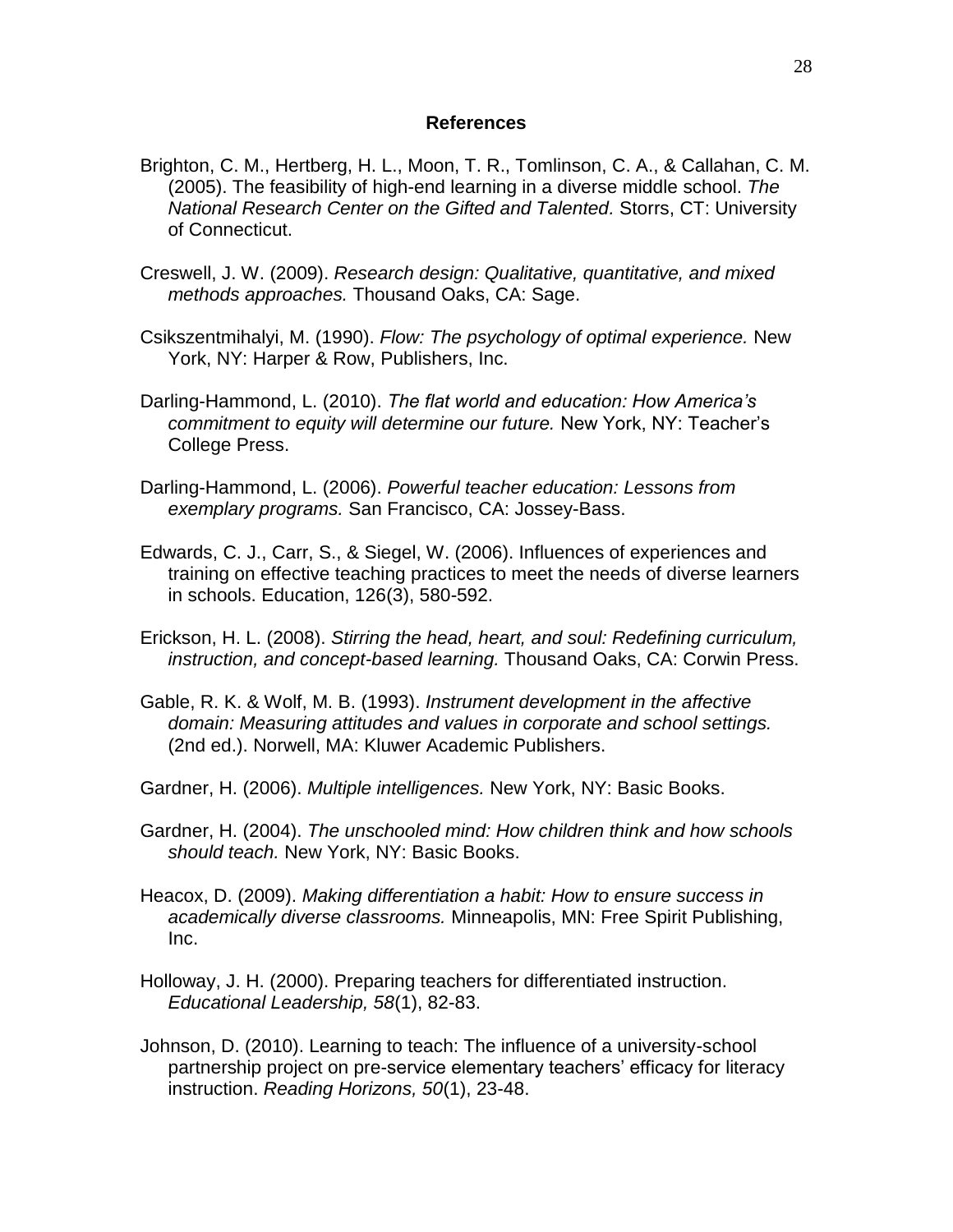- Kelly, C. (2001). Creating advocates: Building preservice teachers' confidence using an integrated, spiral-based, inquiry approach in mathematics and science methods instruction. *Action In Teacher Education, 23*(3), 75-83.
- Krueger, R. A., & Casey, M. (2000). *Focus groups: A practical guide for applied research. (3rd ed.).* Thousand Oaks, CA: Sage Publications, Inc.
- Mehlinger, H. (1995). *School reform in the information age.* Bloomington, IN: Indiana University, Center for Excellence in Education.
- Patton, M. Q. (2002). *Qualitative research & evaluation methods. (3rd ed.).*  Thousand Oaks, CA: Sage Publications, Inc.
- Robinson, K. (2009). *The element: How finding your passion changes everything.* New York, NY: Penguin Group, Inc.
- Rock, M. L., Gregg, M., Ellis, E., & Gable, R. A. (2008). REACH: A framework for differentiating classroom instruction. *Preventing School Failure, 52*(2), 31-47.
- Sands, D. I., & Barker, H. B. (2004). Organized chaos: Modeling differentiated instruction for preservice teachers. *Teaching and Learning: The Journal of Natural Inquiry & Reflective Practice, 19*(1), 26-49.
- Sarason, S. (1990). *The predictable failure of educational reform,* San Francisco: Jossey-Bass.
- Schlechty, P. C. (2009). *Leading for learning: How to transform schools into learning organizations.* San Francisco, CA: Jossey-Bass.
- Sergiovanni, T. J. (2000). *The lifeworld of leadership: Creating culture, community, and personal meaning in our schools.* San Francisco, CA: John Wiley & Sons, Inc.
- Shulman, L. (1987). Knowledge and teaching: Foundation of the new reform. *Harvard Educational Review, 57*(1), 1-22.
- Smith, G. E., & Throne, S. (2007). *Differentiating instruction with technology for k-12 classrooms*. Belmont, CA: ISTE.
- Sternberg, R. J., Torff, B., & Grigorenko, E. L. (1998). Teaching for successful intelligence raises school achievement. *Phi Delta Kappan, 79,* 667-669.
- Tomlinson, C. A. (2000a). Differentiation of instruction in the elementary grades. Eric Digest: Clearinghouse on Elementary and Early Childhood Education, EDO-PS-00-7.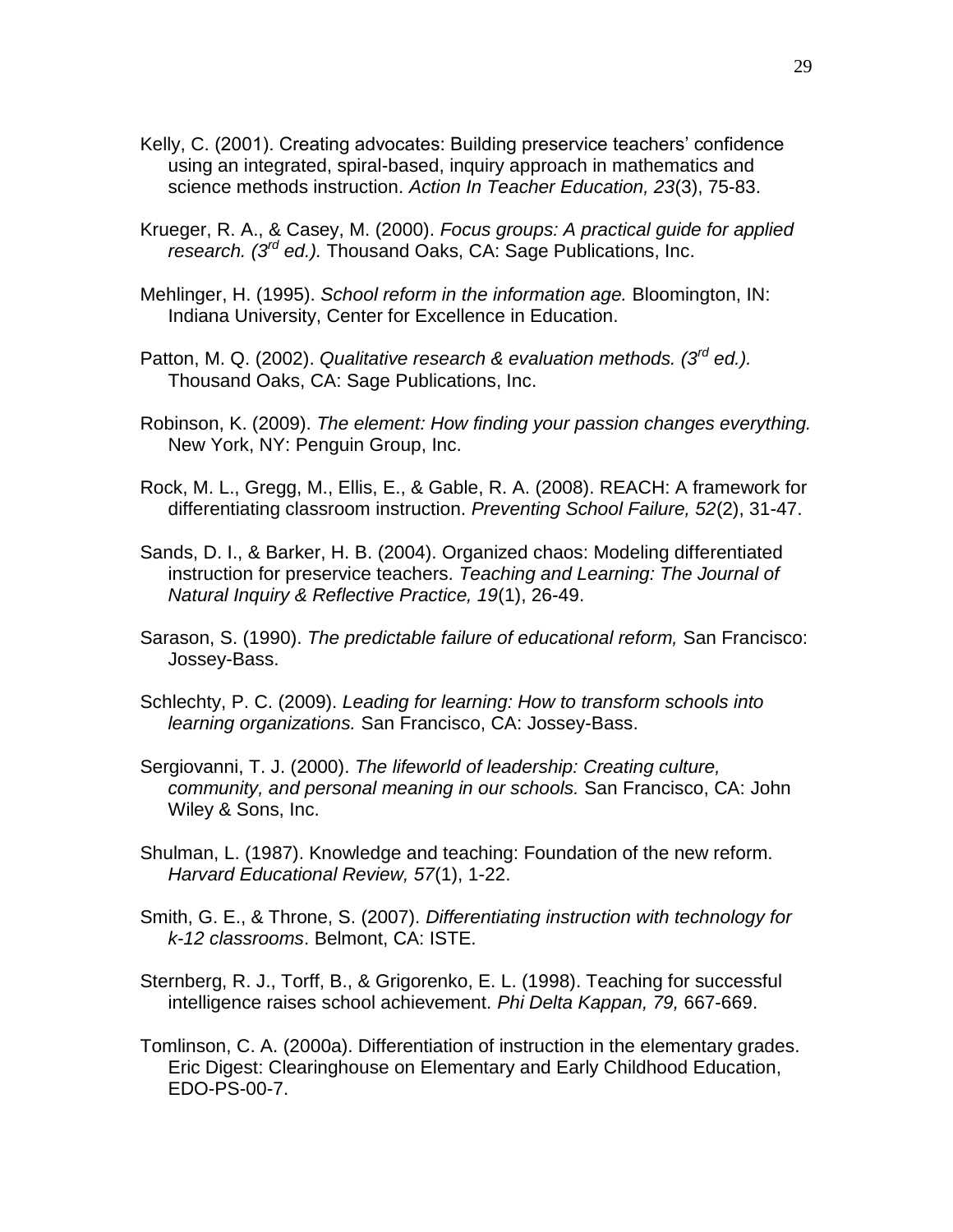- Tomlinson, C. A. & Allen, S. D. (2000). *Leadership for differentiating schools & classrooms.* Alexandria, VA: ASCD.
- Tomlinson, C. A., Brighton, C., Hertberg, H., Callahan, C., Moon, T., Brimijoin, K., Conover, L., & Reynolds, T. (2003). Differentiating instruction in response to student readiness, interest, and learning profile in academically diverse classrooms: a review of the literature. *Journal for the Education of the Gifted, 27*(2/3), 119-145.
- Tomlinson, C. A. (2005). Traveling the road to differentiation in staff development. *Journal of Staff Development, 26*(4), 8-12.
- Valli, L., & Buese, D. (2007). The changing roles of teachers in an era of highstakes accountability. *American Educational Research Journal, 44*(3), 519- 558.
- Vygotsky, L. S., (1978). *Mind in society: The development of higher psychological processes.* Cambridge, MA: Harvard University Press.
- Wagner, T. (2008). *The global achievement gap: Why even our best schools don't teach the new survival skills and what we can do about it.* New York, NY: Basic Books.
- Wiggins, G., & McTighe, J. (May, 2008). Put understanding first. *Reshaping High Schools, 65*(8), 36-41.
- Wormeli, R. (2005). Busting myths about differentiated instruction. *Principal Leadership, middle school ed.,*(5), 28-33*.*